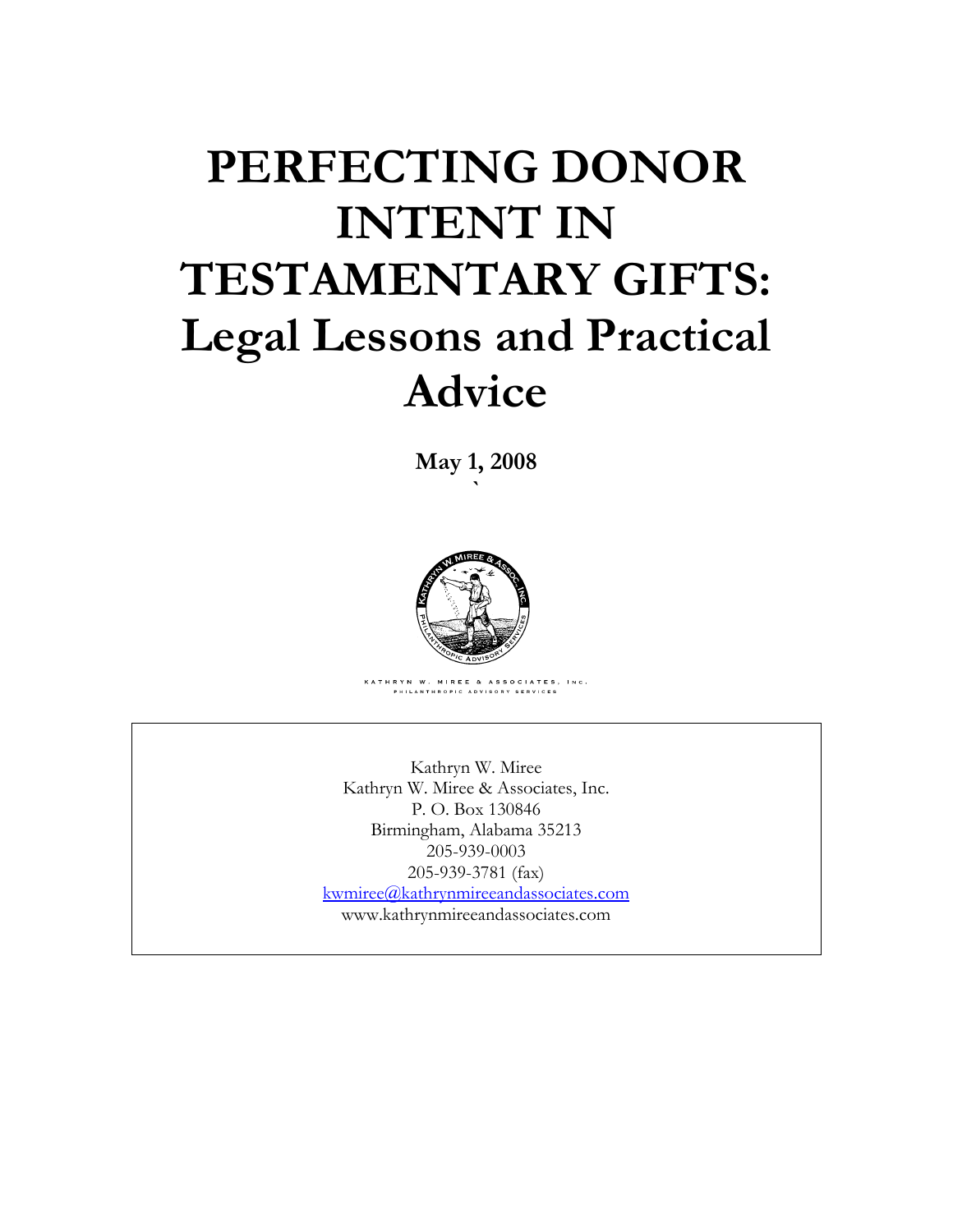#### **ABOUT THE PRESENTER**

#### **KATHRYN W. MIREE PRESIDENT KATHRYN W. MIREE & ASSOCIATES, INC.**

Kathryn W. Miree is President of Kathryn W. Miree & Associates, Inc., a consulting firm that works with boards and staff of nonprofits and foundations to develop administrative policies, structure, and planned giving programs. She received her undergraduate degree from Emory University and her law degree from The University of Alabama School of Law. She spent 15 years in various positions in the Trust Division of a large regional bank before joining Sterne, Agee & Leach, Inc. to charter and serve as President & CEO of its trust company. She established Kathryn W. Miree & Associates, Inc. in 1997.

Ms. Miree is a past president of the National Committee on Planned Giving, a past president of the Alabama Planned Giving council, a past president of the Estate Planning Council of Birmingham, Inc. and a past member of the Board of the National Association of Estate Planners & Councils. She currently serves on the board of United Way of Central Alabama, Inc. and as Chair of the Editorial Advisory Committee of NCPG's *Journal of Gift Planning*. She is also a member of the Merrill Lynch National Attorney Advisory Board and the American College Wallace Chair/Chartered Advisor in Philanthropy Advisory Board.

Ms. Miree is a frequent lecturer, co-author of *The Family Foundation Handbook* with Jerry J. McCoy (CCH Publishers 2001) and author of *The Professional Advisor's Guide to Planned Giving* (CCH Publishers, 2001). She serves on the Editorial Advisory Boards of *Planned Giving Today* and *Planned Giving Design Center*. Her clients include a variety of nonprofits and foundations across the country.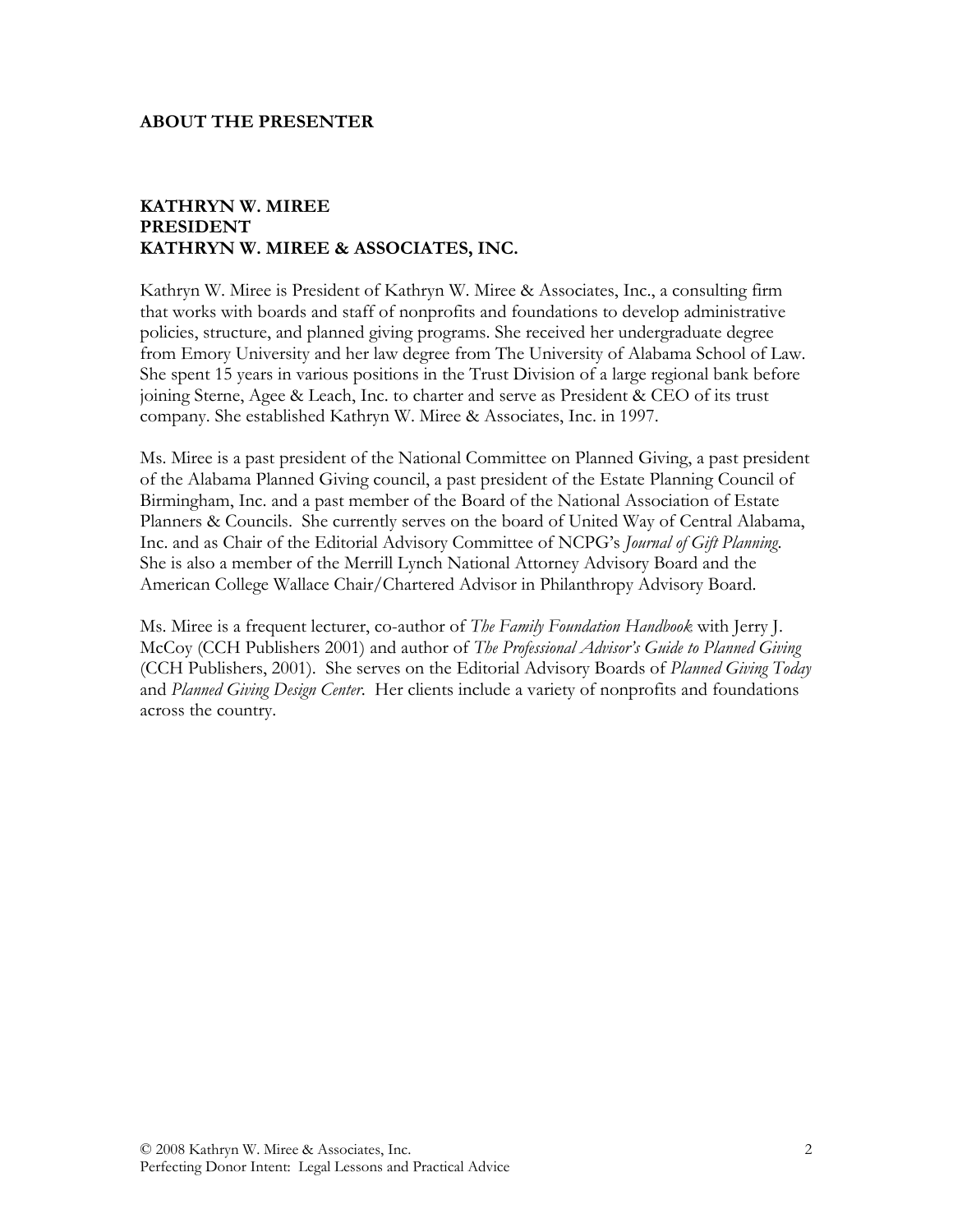## **Table of Contents**

| I.   |             |                                                          | $\overline{4}$ |
|------|-------------|----------------------------------------------------------|----------------|
|      | А.          |                                                          | 4              |
|      | <b>B.</b>   |                                                          | 5              |
| П.   |             |                                                          | 6              |
|      | $A_{\cdot}$ |                                                          | 6              |
|      | <b>B.</b>   |                                                          | 7              |
|      | C.          | The Catherine B. Reynolds Foundation and the Smithsonian | 8              |
|      | D.          |                                                          | 8              |
| III. |             |                                                          | 9              |
|      | A.          |                                                          | 9              |
|      | <b>B.</b>   | Uniform Management of Institutional Funds Act (UMIFA)    | 12             |
| IV.  |             |                                                          | 14             |
|      | А.          |                                                          | 14             |
|      | B.          |                                                          | 15             |
|      | C.          |                                                          | 16             |
| V.   |             |                                                          | 18             |
|      | $A_{\cdot}$ |                                                          | 18             |
|      | B.          |                                                          | 18             |
|      | C.          |                                                          | 22             |
| VI.  |             |                                                          | 23             |
| VII. |             |                                                          | 24             |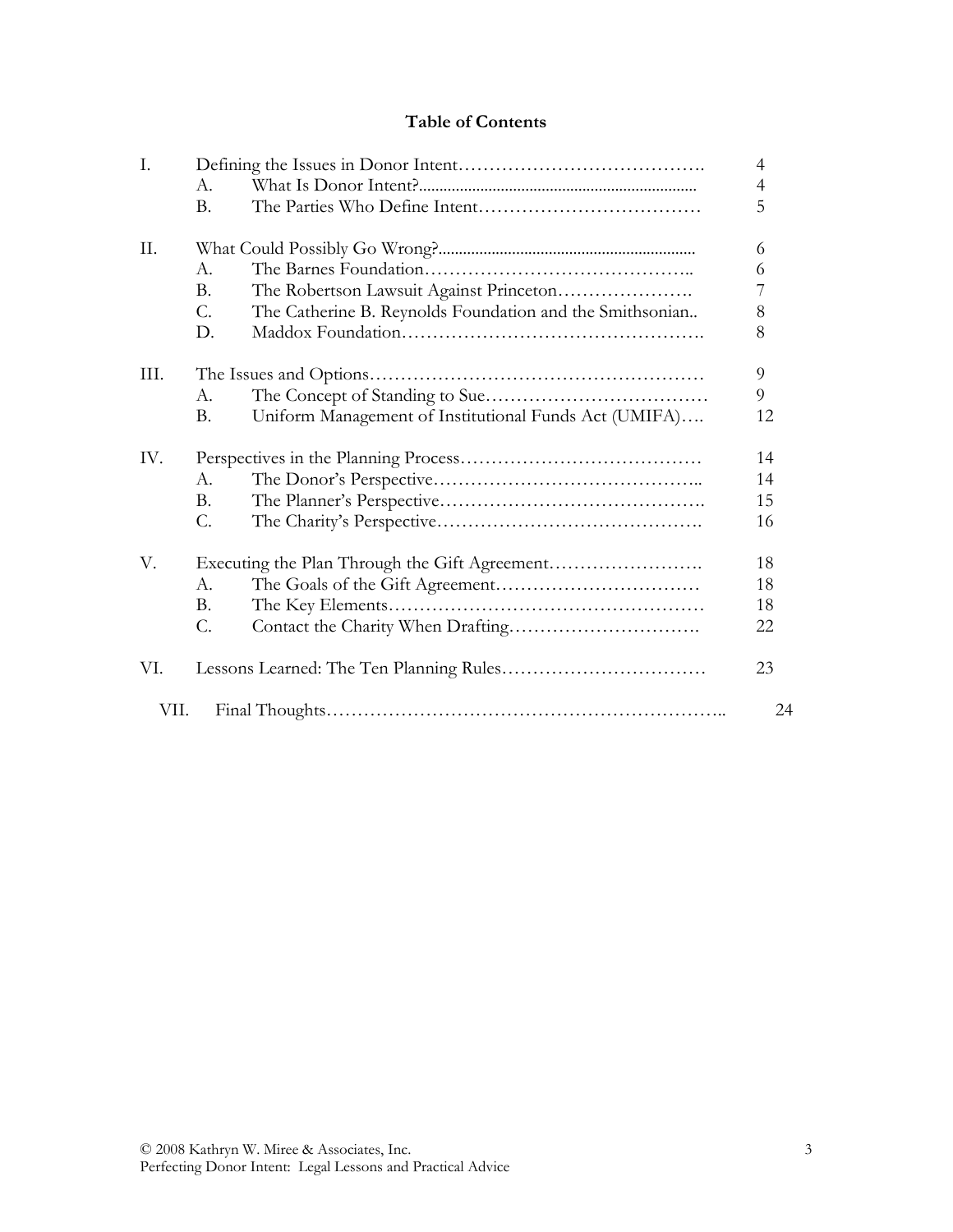#### **Perfecting Donor Intent: Legal Lessons and Practical Advice**

Donors who make charitable gifts with the directive to "use the gift where it is most needed" are a disappearing breed. In their place are donors who have specific visions and goals for the use of their contributions. While it is the donor's vision that drives the gift – resulting in an increasing number of large charitable gifts – charities have found the clearer the vision, the sharper the gift's edge. What happens when the charity desperately need current operating funds? What should happen when the donor's designated gift purpose is no longer viable or appropriate? What should the charity do when the gift produces more revenue than needed for the specified purpose? That's when things can get ugly, resulting in the worst case in a lawsuit, or in the best in a parting of ways between the donor (and the donor's family) and the charity. This session provides a practical and legal perspective for donors, their advisors, and charities to avoid transforming a great gift into a cautionary tale.

#### **I. Defining the Issues in Donor Intent**

#### **A. What is Donor Intent?**

Donor intent is a malleable concept. While intent may be easy to define in the context of the here and now with the donor and gift officer in the room, it is more difficult to interpret several years down the road when the parties to the transaction are unavailable and the charitable environment has changed.

#### **1. The Broadest Definition**

In the broadest terms, "donor intent" is defined as the donor's expected outcome in making a contribution. The donor generally has expectations about that gift's use and impact when making the contribution. However, too often the donor has not thought further than the gift's immediate impact. For example, a donor may think in terms of projects or programs operating at the date of the gift, directing that gift revenue (or gift revenue and principal) be applied to that particular project. When the project goes away, or is no longer needed, the true "intent" of the gift (for example, to provide temporary housing for battered women, or to provide playground equipment for a summer camp) is not clear because only the project goals had been expressed.

#### **2. A Legal Definition**

Donor intent has legal meaning only to the extent it has been reduced to a clear, written directive accompanying the transfer of the gift. The best example is a will which is a binding legal document filed with a court becoming a part of the public record. Another example of a written directive may be a letter of conveyance bearing simply the signature of the donor and directing the use of the funds or a formal gift agreement, bearing both parties' signatures and covering the use of the funds. These documents may bear instructions on the use of the funds but may not express the expected outcome, goals, or broader purposes of the gift. Therefore, when the legal document is determined by a court with jurisdiction – often in the context of a conflict – the written instructions may not be sufficient to prevent variance from the donor's original goals.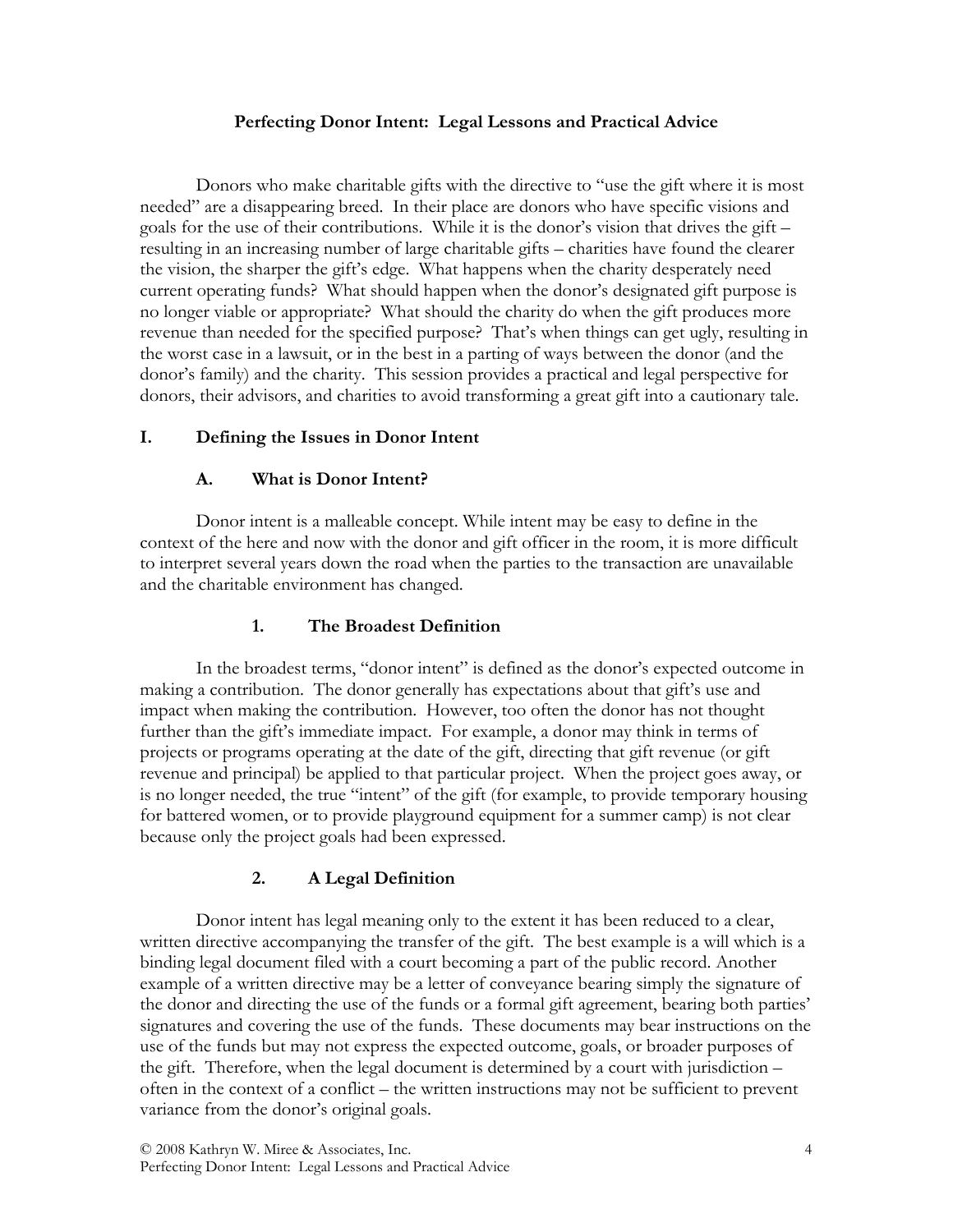#### **B. The Parties Who Define Intent**

While it would seem that only the donor would define his or her intent in making a gift, there are ultimately a number of parties who may have a role in that definition. The resulting interpretation of intent will depend upon the party making the determination.

- 1. *The Donor*: The donor originates, plans, contributes the property and completes the transaction. It is only during this process that the donor can define how the gift is to be used. Once the gift is complete, it is out of the donor's hands and he no longer has any rights to direct the use of the property. If the donor retains the right to control or direct the application of the gift assets, the gift is not complete.
- 2. *The Donor's Advisor*: The donor's advisory also plays an important role in defining donor intent since it is generally the advisor's job to translate the donor's goals into a completed gift and to incorporate that intent into a written gift agreement.
- 3. *The Charity*: The charity generally has the opportunity at the creation of the gift to clarify donor intent and ensure it is reduced to writing. The charity has significantly more influence, however, since it controls the gift after completion. A charity may be bound by a written agreement or it may choose to follow the directives relayed to it orally in the gift transaction. This "interpretative" role may ebb and flow with the transition of staff.
- 4. *The Attorney General*. The Attorney General of each state is generally charged with the protection of charitable interests. Conceivably, the Attorney General could weigh in to enforce the use of a gift. In practical terms, this is a rare occurrence due to manpower limitations and far more egregious issues confronting the Attorney General's office.
- 5. *The Courts*: The courts are the ultimate arbiter. To engage the court, however, a litigant must have standing to sue. As discussed later, many courts do not recognize a donor's right to sue once he or she has parted with the gift.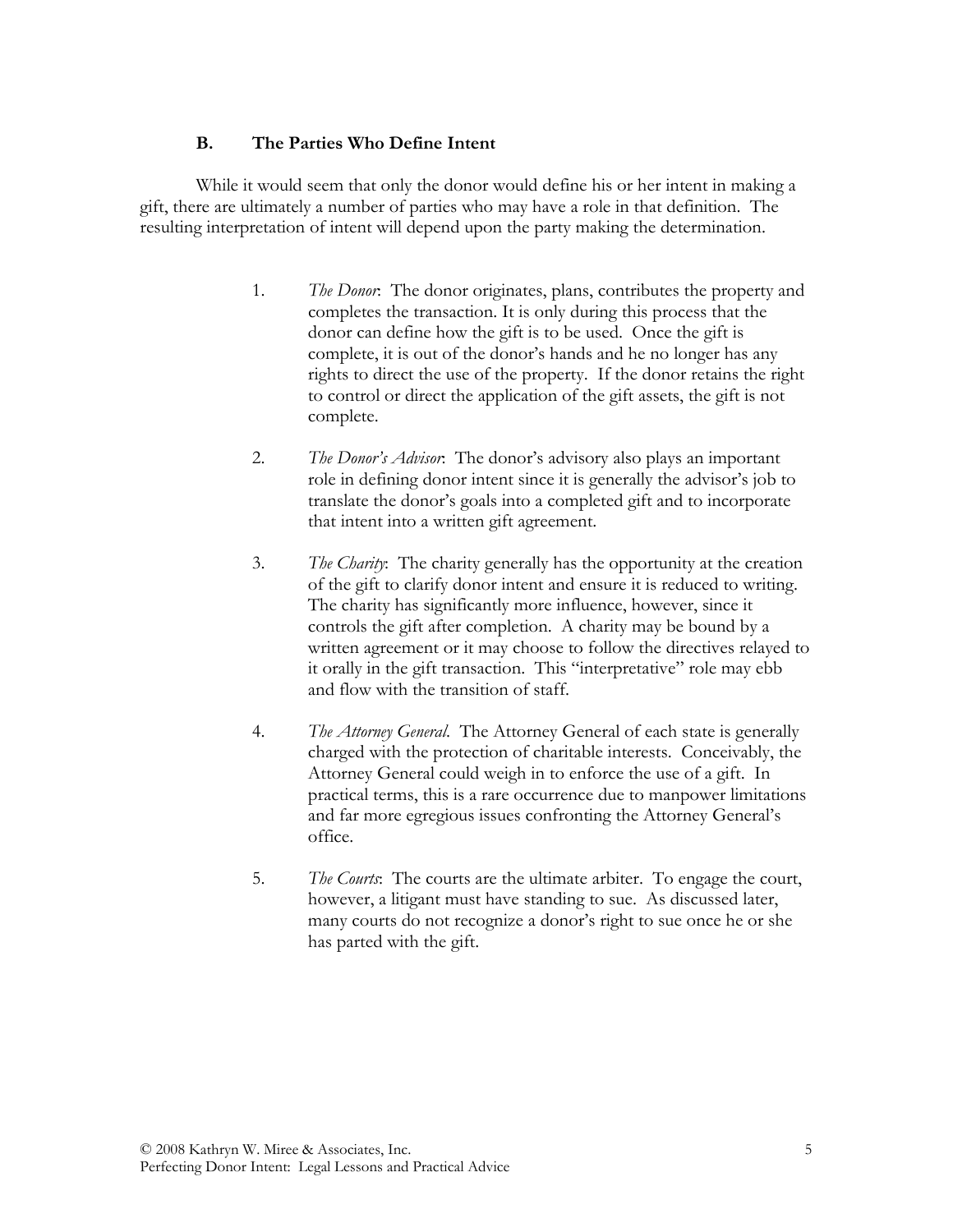#### **II. What Could Possibly Go Wrong? Case Studies in Erosion of Donor Intent**

Cautionary tales offer an effective way to explore other people's errors before making them your own. Consider these rather public disputes between donors/donors' families and the donees.

#### **A. The Barnes Foundation**

Dr. Alert C. Barnes established the Barnes Foundation in 1922 to house his extensive Impressionist, Post-Impressionist and early Modern art collection (including many masterpieces with a collective current value of  $$6$  billion)<sup>[1](#page-5-0)</sup> and to educate the working class about art. The collection – which was assembled and mounted by Dr. Barnes – was located in a modest structure in Merion, Pennsylvania, a Philadelphia suburb. Dr. Barnes arranged the paintings and designed the art education curriculum himself. He did not intend to have the entity operate as a traditional museum.<sup>[2](#page-5-1)</sup>

Dr. Barnes died in 1951. In 1991, the trustees went to court to amend the Foundation's governing documents which prevented the trustees from selling or loaning the art in the collection.<sup>[3](#page-5-2)</sup> While the lawsuit – which cost the Foundation about \$10 million in expenses – did not result in a change in the Foundation's by-laws, the Judge did allow the Foundation to take the art on tour raising about \$16 million for renovations.<sup>[4](#page-5-3)</sup>

In September 2002, the financially-strapped trustees filed another lawsuit seeking permission to move the art collection from the Merion building to a new building (to be constructed) in downtown Philadelphia; in addition, it asked the Court to allow it to expand the number of trustees from 5 – as designated by Dr. Barnes in the governing documents – to 1[5](#page-5-4).<sup>5</sup> A consortium including the Pew Charitable Trusts, the Annenberg Foundation, and the Lenfest Foundation<sup>[6](#page-5-5)</sup> agreed to contribute and help the Barnes Foundation raise the \$100 million needed to construct the new building and a \$50 million endowment to fund operations.[7](#page-5-6)

In early 2004, the Court approved the increase in the number of Trustees, deferring the decision on the move until other options to raise funds were explored. Then, on December 13, 2004, the Court of Common Pleas of Montgomery County, Pennsylvania, Orphans' Court Division granted the Trustees' request to move the Foundation's art gallery from Lower Merion Township, Pennsylvania to a new location in downtown Philadelphia. The court's 41-page published opinion<sup>[8](#page-5-7)</sup> acknowledged the changes ran counter to the terms of the Foundation's 1922 charter and governing documents but noted there was "no viable

<span id="page-5-1"></span><span id="page-5-0"></span><sup>&</sup>lt;sup>1</sup> The Foundation also owns works by Manet, Degas, Seurat, Prendergrast Titian and Picasso.<br><sup>2</sup> According to the Foundation's press release the Foundation has a 3-year horticulture program, and a 2-year art and esthetics program with a 1-year seminar extension. 3 Solis-Cohen, Lita, Maine Antiques Digest, March 2004

<span id="page-5-2"></span>

<sup>&</sup>lt;http://www.maineantiquedigest.com/articles/mar04/barnes0304.htm>. 4 Id.

<span id="page-5-3"></span>

<span id="page-5-4"></span><sup>5</sup> Id.

<span id="page-5-5"></span><sup>6</sup> These foundations are all located in Philadelphia.

<span id="page-5-6"></span><sup>7</sup> Solis-Cohen, supra.

<span id="page-5-7"></span>*<sup>8</sup> The Barnes Foundation,* No. 58,788 (12/13/04).

<sup>© 2008</sup> Kathryn W. Miree & Associates, Inc.

Perfecting Donor Intent: Legal Lessons and Practical Advice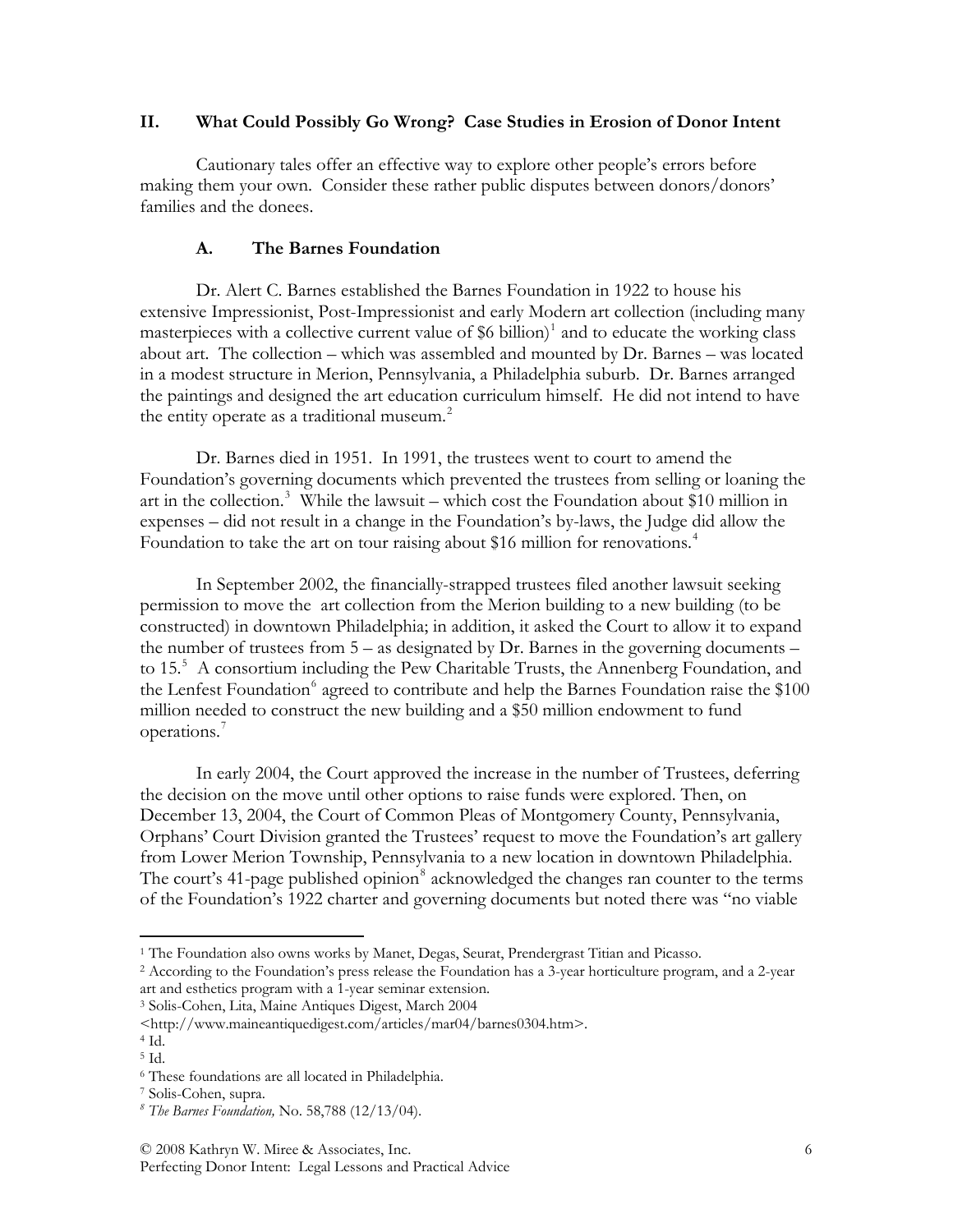alternative" for the financially-compromised charity.<sup>[9](#page-6-0)</sup> An appeal to the ruling filed by an art student at the Foundation was dismissed by the Pennsylvania Supreme Court for lack of standing. $10$ 

While the construction of the new building is still years away, the legal fight is not over. Just this Spring (2008), the Friends of the Barnes Museum asked the Montgomery County Judge who allowed the Museum to move to reconsider that ruling. The action was pending when lasted checked.

#### **B. The Robertson Foundation Lawsuit Against Princeton**

Charles S. and Marie H. Robertson<sup>[11](#page-6-2)</sup> contributed \$35 million in A & P stock to Princeton University in 1961 to create a supporting organization to fund the Woodrow Wilson School of Public and International Affairs "where men and women dedicated to public service may prepare themselves for careers in government service, with particular emphasis on the education of such persons for careers in those areas of the Federal Government that are concerned with international relations and affairs."<sup>[12](#page-6-3)</sup> Specifically, they wanted to produce high-level foreign diplomats. The Foundation has provided a substantial portion of the operating budget of the Woodrow Wilson School of Public and International Affairs at Princeton, but has also funded other budgets, including a \$13 principal distribution to build Wallace Hall, a building designed to house the expansion of the Woodrow Wilson School as well as other school programs.

During his lifetime, Mr. Robertson became unhappy with the low number of foreign service graduates graduating from the Woodrow Wilson School writing a letter to Princeton in 1972. The school responded saying the world had changed. The ratios continued to decline.

The Robertsons are now dead – Marie died in 1972 and Charles died in 1981 – and the Foundation is currently valued at approximately \$600 million. Their son William S. Robertson, his sisters Katherine Ernst and Anne Meier, and cousin Robert Halligan – also unhappy about the application of Foundation funds – filed a lawsuit in July 2002 to redirect funds to other universities that could fulfill the donors' goals. The suit alleges the school has intentionally violated the donors' intent and further claimed Princeton was engaged in selfdealing with regard to the Foundation's investments and distribution of funds. The lawsuit

<span id="page-6-0"></span><sup>9</sup> Blum Debra E. Court Ruling Could Influence Restrictions Donors Place on Bequests, *The Chronicle of Philanthropy* (January 6 2005; Court Allows Barnes Foundation To Move Collection to Philadelphia, *Nonprofit Issues* December 16, 2004 – January 15, 2005 <www.nonprofitissues.com/public/features/leadfree/2004dec2-  $IS...$ 

<sup>10</sup> Blum Debra E. Pennsylvania's Highest Court Allows Multibillion-Dollar Art Collection to move, *The* 

<span id="page-6-3"></span>

<span id="page-6-2"></span><span id="page-6-1"></span>Chronicle of Philanthropy (April 28, 2005).<br><sup>11</sup> Mrs. Robertson was the daughter of the founder of the A & P grocery chain.<br><sup>12</sup> The language setting out the Foundation's purpose is taken from its Certificate of Incorporat context, in 1961 the U.S. and Russia were engaged in a cold war, the United States was involved in Vietnam, and President Kennedy was asking American to "ask not what your country can do for you – ask what you can do for your country."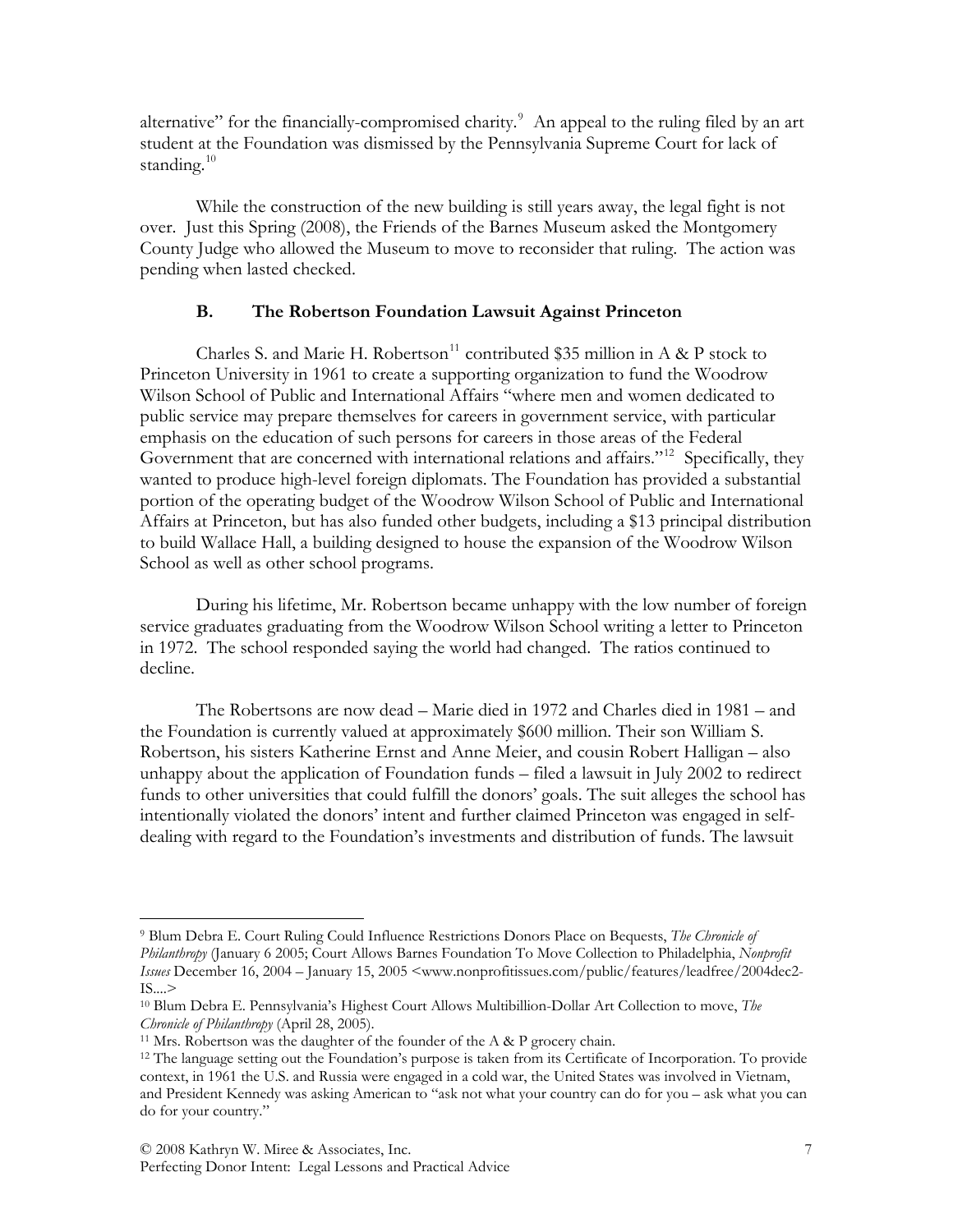has involved numerous depositions and other discovery, costing Princeton \$7 million through November  $2004<sup>13</sup>$  $2004<sup>13</sup>$  $2004<sup>13</sup>$  The trial is set for October 1, 2008.

#### **C. The Catherine B. Reynolds Foundation and the Smithsonian**

The Catherine Reynolds Foundation story did not progress as far as the previous cautionary tales before the gift was rescinded. The Catherine B. Reynolds Foundation made a \$38 million pledge to the Smithsonian for the National Museum of American History. The Foundation was quite clear about the gift's goals. The exhibit was designed to recognize the power of a single individual to influence lives and to inspire other Americans to make their mark. Specifically, the exhibit was designed to recognize individuals who received the Nobel Prize, had invented something of great importance, had achieved success in the arts or sciences, or had conducted a significant public service.<sup>[14](#page-7-1)</sup> When Ms. Reynolds was asked about the type of individuals to be honored, she suggested Oprah Winfrey, Sam Donaldson, Dorothy Hamill, and Martha Stewart as those typical of influential individuals.

The terms of the gift were negotiated and agreed to in a written document signed by the Foundation and the Smithsonian. Following the gift's announcement, however, many of the Smithsonian curators – and much of the public – objected strenuously to the stated goals and the rights the Foundation had retained to stay involved. As an example, the Foundation reserved the right to appoint a number of the initial board members who would select recipients, although the Museum had the final say over those honored. In addition, Ms. Reynolds name would be added to the front of one of the Museum's buildings.

The gift stirred such a controversy and criticism that the Catherine B. Reynolds Foundation withdrew the bulk of its gift. (\$1.5 million had already been spent for planning.)<sup>[15](#page-7-2)</sup> Shortly after that, the American Association of Museums issued a set of ethical guidelines to be used by its 3,000 members in acceptance of gifts. These guidelines are designed to ensure gifts comply with the law, gift purposes are consistent with the museum's mission, that museum officials control content and integrity of exhibitions that no individual benefits at the expense of an organization's mission or reputation, that transactions are open to the public, and that a donor understands how the gift will be used.<sup>[16](#page-7-3)</sup>

#### **D. Maddox Foundation**

In 1968, Dan and Margaret Maddox created a Foundation in Tennessee, their state of residence, and were actively involved in its management during their lifetimes. When the Maddoxes were killed in a boating accident in 1998, control of the Foundation was assumed by Mr. Maddox's long-time assistant and one other Trustee. The Foundation was worth approximately \$100 million at the time of the Maddoxes' accident.

<span id="page-7-0"></span> $\overline{a}$ 13 Hathirimani, Raj, Robertson Lawsuit Most Expensive in University History, Dailyprincetonian.com (November 19, 2004)

<span id="page-7-1"></span><sup>14</sup> Lewis, Nicole Controversy Over Donor's Role Causes Smithsonian to Lose \$36.5 Million, *The Chronicle of Philanthropy*, Vol. 14, Issue 9 (February 21, 2002) 15 Lewis, supra.

<span id="page-7-2"></span>

<span id="page-7-3"></span><sup>16</sup> Lipman, Harvy, Museum Group Issues Guideline on Ethics, The Chronicle of Philanthropy, Vol. 15, Issue 4 (November 28, 2002). These guidelines can be viewed at [www.aam-us.org](http://www.aam-us.org/).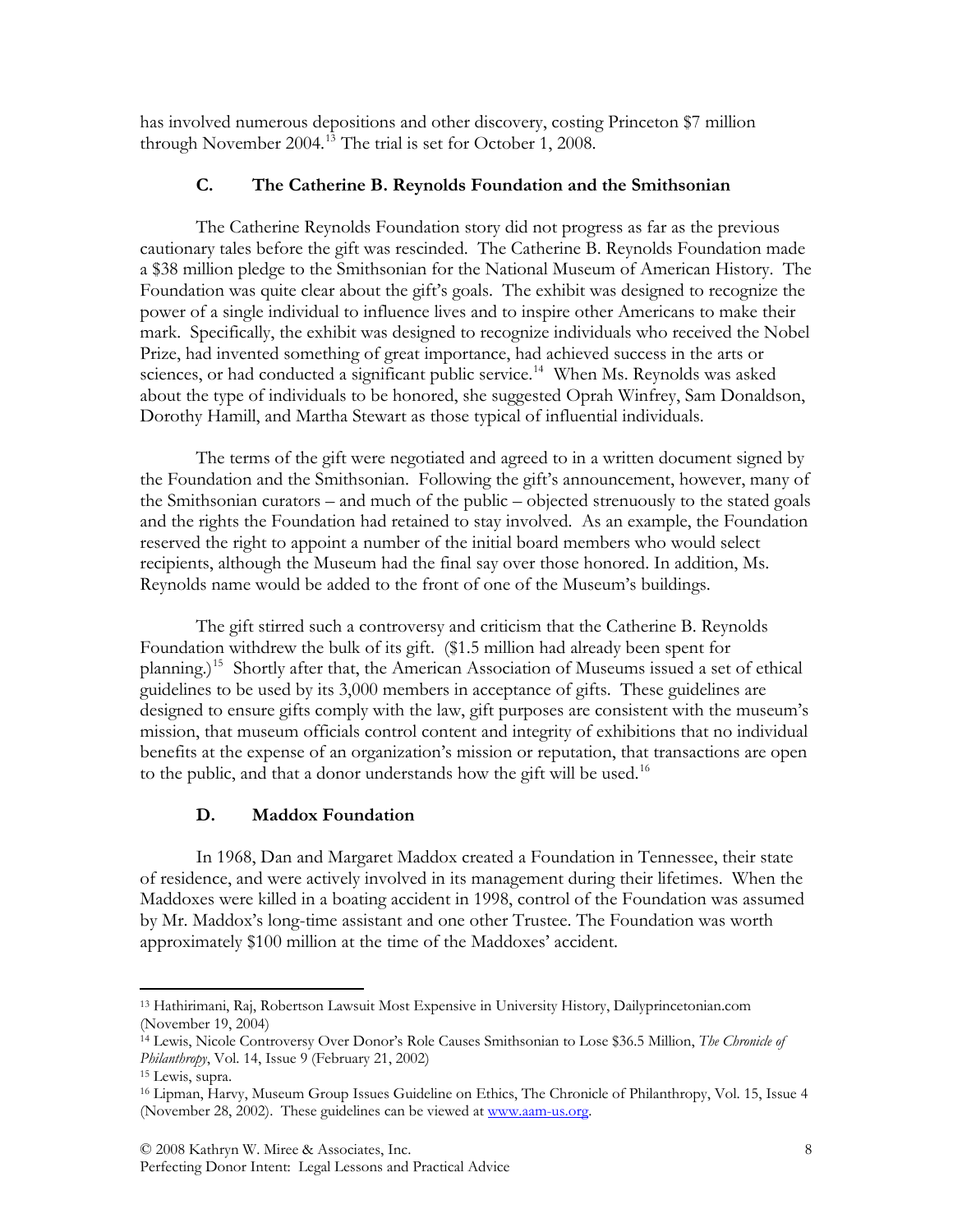In 1999 – one year after their deaths – the Foundation was moved to Mississippi and reincorporated as a Mississippi entity. The Foundation subsequently purchased interests in two sports teams, and engaged in other non-traditional expenditures of funds which reduced its assets to just over \$40 million. In August 2004, the Attorney General of the State of Tennessee filed suit to move the Foundation back to Tennessee; the Tennessee/Davidson County Probate Judge ruled the Foundation did not have permission to leave the state. In response, the Attorney General of the State of Mississippi filed for a temporary restraining order to prevent the Foundation assets from being moved; this TRO was granted by the Mississippi/DeSoto County Chancery Court. The case was finally settled by dividing the assets between a new charitable trust in Tennessee and the original Foundation in Mississippi.

These cases represent only a sampling of the litigation alleging violation of donor intent. They also highlight two issues for donors and gift planners: the practicality of placing narrow, binding restrictions on gifts, and the need for flexibility when economic, social, or environmental factors make the original gift terms impractical.

#### **III. The Issues and Options**

Let's assume the donor completes a gift and the charity fails to honor the terms of the arrangement. Or, the donor's family watches the charity veer from the directed use of ancestral gift funds. Can that donor or family take action? They may do so only if they have a mechanism to express that voice or standing to sue.

#### **A. The Concept of Standing To Sue**

"Standing to Sue" in the broadest terms means a plaintiff – the individual or entity bringing a lawsuit against another – must have a nexus to the action or stake (harm or potential harm) in its outcome. Otherwise, that individual or entity has no right to advance the lawsuit.

#### **1. The Three Requirements for Standing to Sue**

There are three constitutional requirements for standing to sue: $17$ 

- i. The party filing the lawsuit must have an actual or imminent injury.
- ii. The injury must be caused by the person or entity against which the suit is brought.
- iii. And the court must have the ability to redress (make it right or remedy) the injury.

A plaintiff can only raise personal rights – he or she can not file suit on behalf of someone else's rights.

<span id="page-8-0"></span><sup>17</sup> *Allen v. Wright*, 468 U.S. 737 (1984); *Lujan v. Defenders of Wildlife*, 504 U.S. 555 (1992).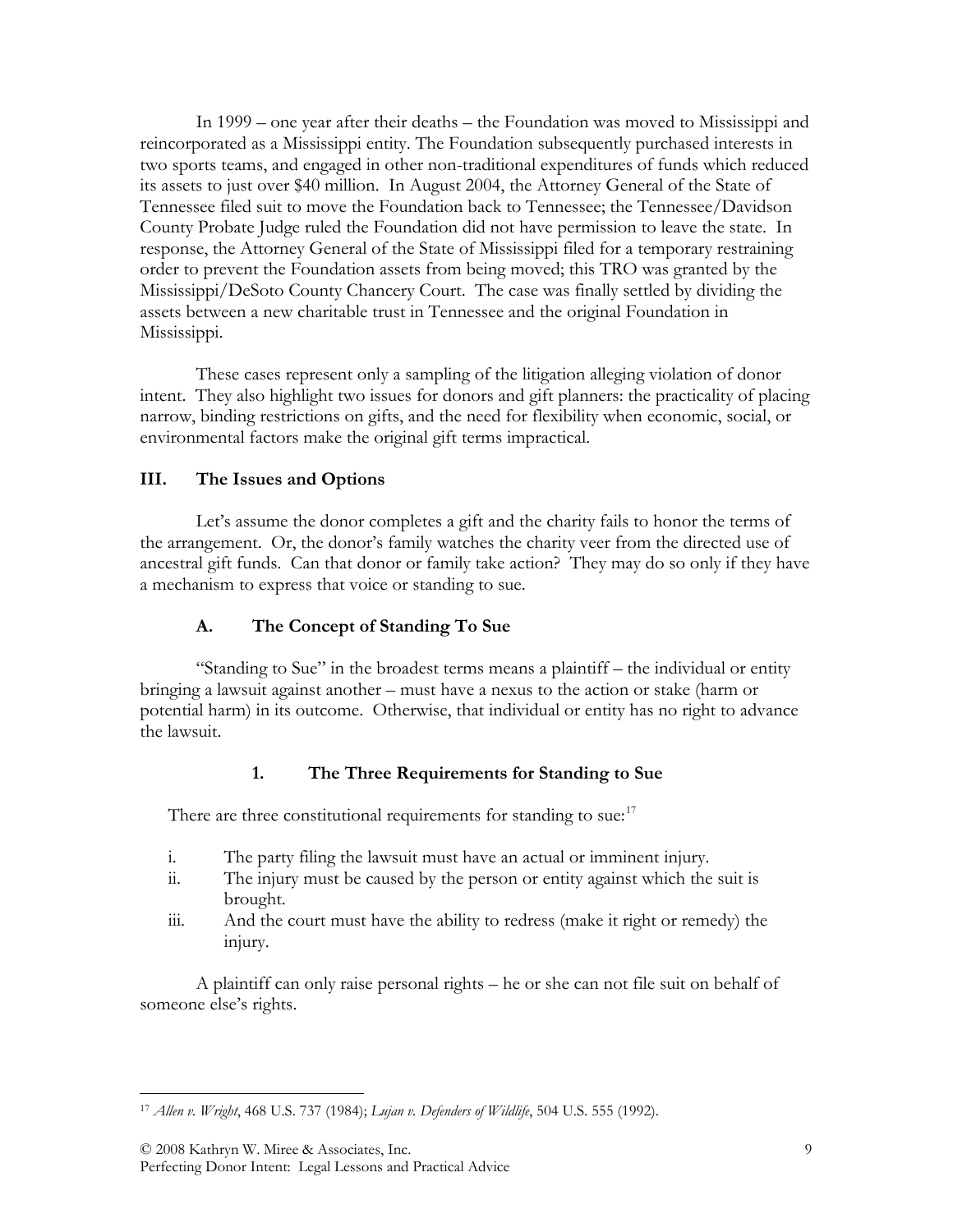#### **2. The Complication for Donors: Completed Gifts Require a Relinquishment of All Rights**

Donors receive a charitable deduction for a contribution to a qualified charitable entity if six gift conditions are met: $18$ 

- (1) The donor is competent;
- (2) The gift is to a qualified charitable entity that is capable of accepting the gift;
- *(3) There is clear donor intent to "absolutely and irrevocably divest himself of title, dominion, and control" of the gifted property;*
- *(4) There is an irrevocable, complete transfer of the gift to the charity (donor can no longer exercise dominion and control);*
- (5) The gift is delivered to the charity; and
- (6) The gift is accepted by the charity.

The problem is obvious – if the donor has given up all rights in a gift, does he or she (or the descendants of that donor) have any right to file suit against the charity? Does that donor have standing?

#### **3. The Court's Perspective**

For many years, courts have held that donors who make a gift have released all rights in that gift and therefore, have no standing to sue. This principal, arising from the common law, is based on the principal that the donor has relinquished all rights in the property. In a case typical of the court's approach, the Carl H. Herzog Foundation filed to recover a portion of a \$250,000 grant made to the University of Bridgeport designated for medical education scholarships claiming the University had used the funds for another purpose. The court found the donors had no standing to sue. The court noted the donors would have had an actionable claim if the donor had included language had been in the gift agreement granting them the right to enforce the restrictions through litigation. (The court also observed the right to enforce the use of the funds might have represented enough control over the contributed funds to deny them a deduction for the gift.)<sup>[19](#page-9-1)</sup>

<span id="page-9-0"></span><sup>18</sup> IRC §170(a).

<span id="page-9-1"></span><sup>19</sup> Carl J. Herzog Foundation, Inc. vs. University of Bridgeport, 243 Conn. 1, 699 A.2d 995 (1997). In that opinion the court stated: "At common law, a donor who has made a completed charitable contribution, whether as an absolute gift or in trust, had no standing to bring an action to enforce the terms of his or her gift or trust unless he or she had expressly reserved the right to do so. Where property is given to a charitable corporation and it is directed by the terms of the gift to devote the property to a particular one of its purposes, it is under a duty, enforceable at the suit of the attorney general, to devote the property to that purpose. . . . At common law, it was established that equity will afford protection to a donor to a charitable corporation in that the attorney general may maintain a suit to compel the property to be held for the charitable purpose for which it was given to the corporation. . . . The general rule is that charitable trusts or gifts to charitable corporations for stated purposes are [enforceable] at the instance of the attorney general. . . . It matters not whether the gift is absolute or in trust or whether a technical condition is attached to the gift." (Citations omitted) "The donor himself has no standing to enforce the terms of his gift when he has not retained a specific right to control the property, such as a right of reverter, after relinquishing physical possession of it. . . . As a matter of common law, when a settlor of a trust or a donor of property to a charity fails specifically to provide for a reservation of rights in the trust or gift instrument, neither the donor nor his heirs have any standing in court in a proceeding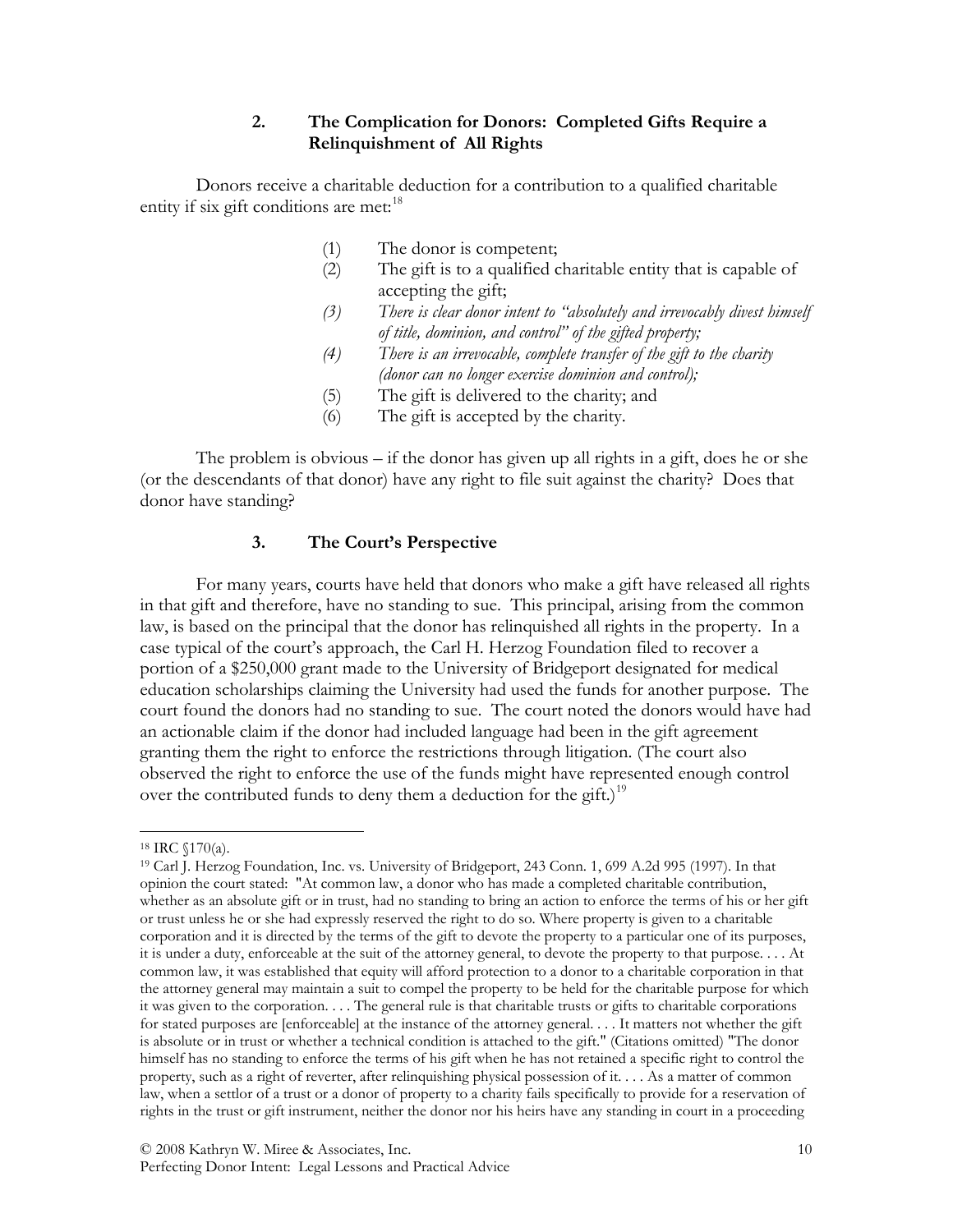However, the courts seem to be reconsidering this issue, allowing donors to pursue such lawsuits in some state. For example, a July 2003 lawsuit filed in Amarillo, Texas by the Estate of Sybil B. Harrington and the Amarillo Area Foundation (appointed by Ms. Harrington to oversee the use of the funds) sought the return of \$5 million from the Metropolitan Opera in New York. Ms. Harrington had created a significant endowment with the Metropolitan Opera to fund traditional opera, and the suit alleged they had applied the funds for purposes outside that scope.<sup>[20](#page-10-0)</sup> The lawsuit was allowed to proceed.

In another example, R. Brinkley Smithers gave \$10 million to St. Luke's-Roosevelt Hospital Center in New York to create an alcoholism research and treatment facility over a period extending from 1971 to 1983. After his death in 1998, his widow sued the hospital alleging it had not lived up to the terms of the agreement with Mr. Smithers. The hospital settled the lawsuit in July 2003, agreeing to transfer \$6 million to another nonprofit to establish a freestanding alcohol treatment center, and to restore \$15 million to the endowment. In addition, the Surrogate Court will award her reasonable fees and expenses, although the amount has not yet been determined. $^{21}$  $^{21}$  $^{21}$ 

More recently, the state of Tennessee ruled that Vanderbilt University could not remove the name "Confederate" from its "Confederate Memorial Hall" because the name was the subject of a \$50,000 gift agreement executed in 1913. Vanderbilt's Trustees had voted to change the building's name to "Memorial Hall" and had used the new name in its campus materials, maps, and on its website. The United Daughters of the Confederacy – the organization creating the gift – filed suit. In its defense, Vanderbilt alleged it had met its commitment under the gift agreement and the name had to be changed because it "evokes racial animosity from a significant, though unfortunate, period of American history."<sup>[22](#page-10-2)</sup>The trial court supported Vanderbilt, but the Tennessee Court of Appeals reversed the trial court's decision, concluding: "[A]llowing Vanderbilt and other academic institutions to jettison their contractual and other legal obligations so casually would seriously impair their ability to raise money in the future by entering into gift agreements such as the ones at issue here." In the alternative, Vanderbilt the court indicated the school could change the building's name but would be required to return the gift – based upon the present value of that 1913 donation. The case is interesting in that it approaches the issue from a contractual perspective.

Finally, the California courts have also recently ruled in the donor's favor on a standing to sue issue. In 2002, the L. B. Research and Education Foundation made a \$1

to compel the proper execution of the trust, except as relators. . . . There is no such thing as a resulting trust with respect to a charity.... Where the donor has

effectually passed out of himself all interest in the fund devoted to a charity, neither he nor those

<span id="page-10-0"></span>claiming under him have any standing in a court of equity as to its disposition and control."<br><sup>20</sup> Wolverton, Brad, "Bequest to Metropolitan Opera Challenged," The Chronicle of Philanthropy (August 7, 2003).<br><sup>21</sup> Greene, S

<span id="page-10-1"></span>Stephen G., "N.Y. Hospital Settles Case Filed by Donor's Widow," *The Chronicle of Philanthropy* (October 30, 2003).

<span id="page-10-2"></span><sup>22</sup> *Tennessee Division of the United Daughters of the Confederacy v. Vanderbilt University*, No. M2003-02632-COA-R3-CV (May 3, 2005). A copy of the opinion is available at [http://www.tsc.state.tn.us/OPINIONS/TCA/PDF/052/UDCOPN.pdf.](http://www.tsc.state.tn.us/OPINIONS/TCA/PDF/052/UDCOPN.pdf)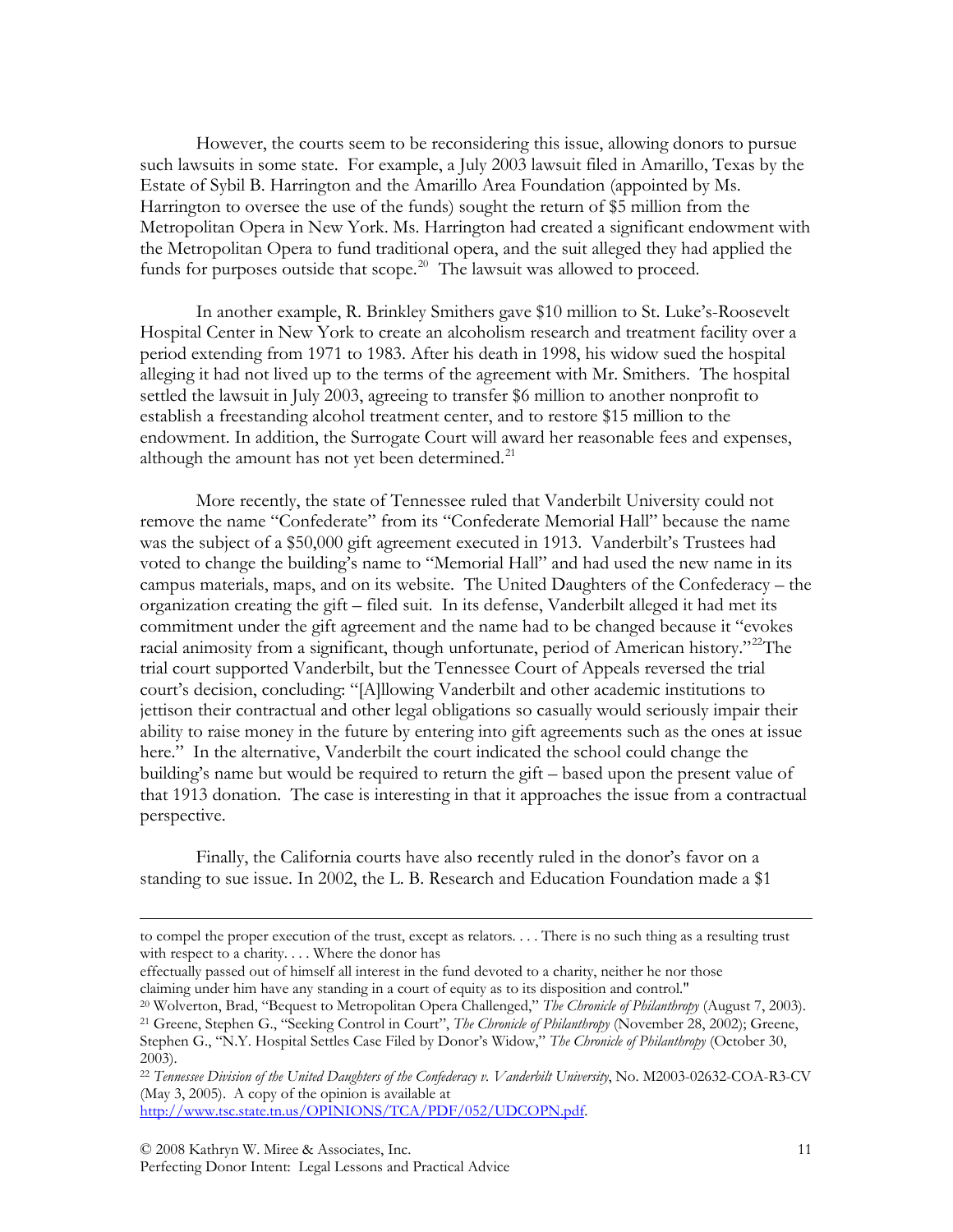million grant to the UCLA Foundation to create an endowed chair in Cardiothoracic Surgery governed by a written grant agreement specifying the criteria for the chair holder. The grant agreement required ongoing reporting and had a "gift over" provision providing for the transfer of funds in the event the UCLA Foundation did not meet its obligations. Shortly thereafter, the UCLA Foundation used the fund for individuals the L.B. Research and Education Foundation did not feel met the terms of the agreement, and the donor-Foundation sued. While the lower court dismissed the lawsuit stating the L. B. Research and Education Foundation had no standing to sue, the appeals court reversed that decision determining the arrangement was contractual, and that even if not contractual the plaintiff had a "special interest" that allowed it standing, and the Attorney General's power to enforce charitable trusts under California law (the defendants had argued the arrangement was a charitable trust rather than contractual) was not exclusive.<sup>[23](#page-11-0)</sup>

## **4. Who Has the Power to Sue?**

The limitation in donor standing to sue must certainly be considered when designing a gift arrangement, since donor standing to sue may vary from state to state based on state law and the court's interpretation of that law. The key is to retain enough rights to enforce the gift while relinquishing sufficient control to constitute a completed gift.

#### **B. Uniform Management of Institutional Funds Act (UMIFA)**

Sometimes the donor's family is no longer alive so there is no one to object. However, the charity is stuck with a rigid document that must be changed. In these cases, there may be some relief. The Uniform Management of Institutional Funds Act is a model law promulgated by the Commissioners on Uniform State Laws<sup>[24](#page-11-1)</sup> and recommended for adoption in all states.

## **1. The 1972 UMIFA**

At the time of this writing, the applicable Uniform Management of Institutional Funds Act was adopted at the 1972 Annual Meeting of the National Conference of Commissioners on Uniform State Laws. Section Seven of the model statute is designed to permit a "release of limitations that imperil efficient administration of a fund or prevent sound investment management if the governing board can secure the approval of the donor or the appropriate court."<sup>[25](#page-11-2)</sup> The Section has  $\frac{4}{3}$  parts:<sup>[26](#page-11-3)</sup>

- i. Restrictions can be released with the written consent of the donor.
- ii. If the donor's written consent cannot be obtain, a court of appropriate jurisdiction can release the restriction if the restriction "is obsolete inappropriate, or impracticable."<sup>[27](#page-11-4)</sup>

<span id="page-11-0"></span> $\overline{a}$ <sup>23</sup> *L. B. Research and Education Foundation v. The UCLA Foundation et. al.,* Cal. App. No. B176151 (6/14/2005).<br>The opinion is available at <u>http://www.courtinfo.ca.gov/opionions/documents/B176151.PDF</u>.

<span id="page-11-1"></span>

<span id="page-11-2"></span>

<sup>&</sup>lt;sup>24</sup> National Conference of Commissioners on Uniform State Laws, <u>[www.nccusl.org](http://www.nccusl.org/)</u>.<br><sup>25</sup> Uniform Management of Institutional Funds Act (1972), Section 7, Comments.<br><sup>26</sup> Section 7, governing a change to donor restrictions an

<span id="page-11-4"></span><span id="page-11-3"></span>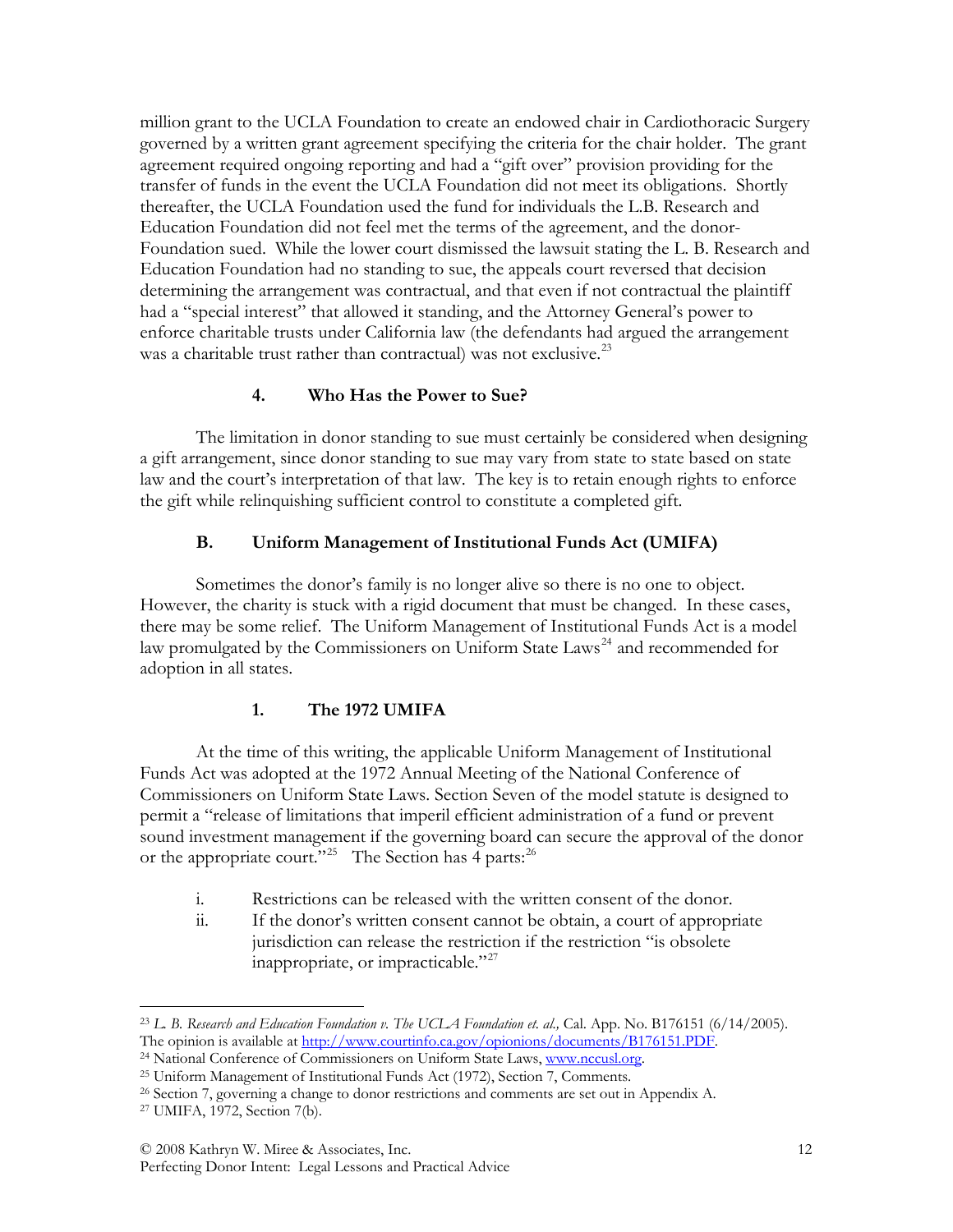- iii. A release cannot change the use of the funds to non-charitable purposes.
- iv. The section does not limit the court's application of the  $c\gamma$  pres doctrine.<sup>[28](#page-12-0)</sup>

All but four states adopted a version of the 1972 UMIFA. The list is quickly changing as states are moving forward to adopt UPMIFA. An update (2007) from the NACUBO site is included at Appendix C.

#### **2. The 2006 Uniform Prudent Management of Institutional Funds Act[29](#page-12-1)**

Much has changed since 1972. The Commissioners on Uniform State Laws, realizing the current version of the Act needed revision approved the Uniform Prudent Management of Institutional Funds Act (UPMIFA) to replace the 1972 Uniform Management of Institutional Funds Act at its July 2006 meeting at Hilton Head, South Carolina.<sup>[30](#page-12-2)</sup> The new model law expands on the release or modification of donor gift restrictions in Section 6. (Section 6 governing changes to donor restrictions and comments are set out in Appendix B.) UPMIFA allows changes under 4 circumstances:

- i. *Donor Release*: "With the donor's consent in a record", the charity can release a restriction in whole or in part, so long as the gift is still used for the organization's charitable purposes.<sup>[31](#page-12-3)</sup>
- ii. *Doctrine of Deviation*: If a modification to a gift agreement/document will enhance the furtherance of the donor's purposes, or a restriction is "impracticable or wasteful and impairs the management or investment of the fund", the charity can ask a court to modify the restriction. The Attorney General must be notified and allowed to be heard, and the modification must reflect the donor's "probable intention."<sup>[32](#page-12-4)</sup>
- iii. *Doctrine of Cy Pres*: If the purpose or restriction becomes "unlawful, impracticable, impossible to achieve, or wasteful", the court may use the cy pres doctrine to modify the fund purposes. The Attorney General must be notified and allowed to be heard.
- iv. *Small Funds*: For funds with a value less than \$25,000 that have been in place more than 20 years, court action is not required if the charity determines a restriction is "unlawful, impracticable, impossible to achieve, or wasteful" so long as the charity waits 60 days after notice to the state Attorney General of the intention to make the change, and the change is designed to be a good faith reflection of the expressed charitable purposes.<sup>[33](#page-12-5)</sup>

 $\overline{a}$ 

32 UPMIFA, Section 6(c).

<span id="page-12-0"></span><sup>28</sup> *Cy pres* is a French term that means "as near as possible"; in this context, it means a court of equity has the power to alter use of the gift for a purpose as near as possible to the donor's intent. This application could mean application of the funds to another charity if it is impossible for the named charity to fulfill the donor's specified use of the gift. It can also mean application to another purpose if the original is impossible, impractical or illegal to fulfill.

<span id="page-12-1"></span><sup>29</sup> A copy of UPMIFA is available at

<span id="page-12-2"></span>http://www.law.upenn.edu/bll/ulc/umoifa/2006annualmeeting\_a[pprovedtext.htm](http://www.nccusl.org/). <sup>30</sup> National Conference of Commissioners on Uniform State Laws, [www.nccusl.org](http://www.nccusl.org/). <sup>31</sup> UPMIFA, Section 6(b).

<span id="page-12-3"></span>

<span id="page-12-5"></span><span id="page-12-4"></span><sup>33</sup> UPMIFA, Section 6(e).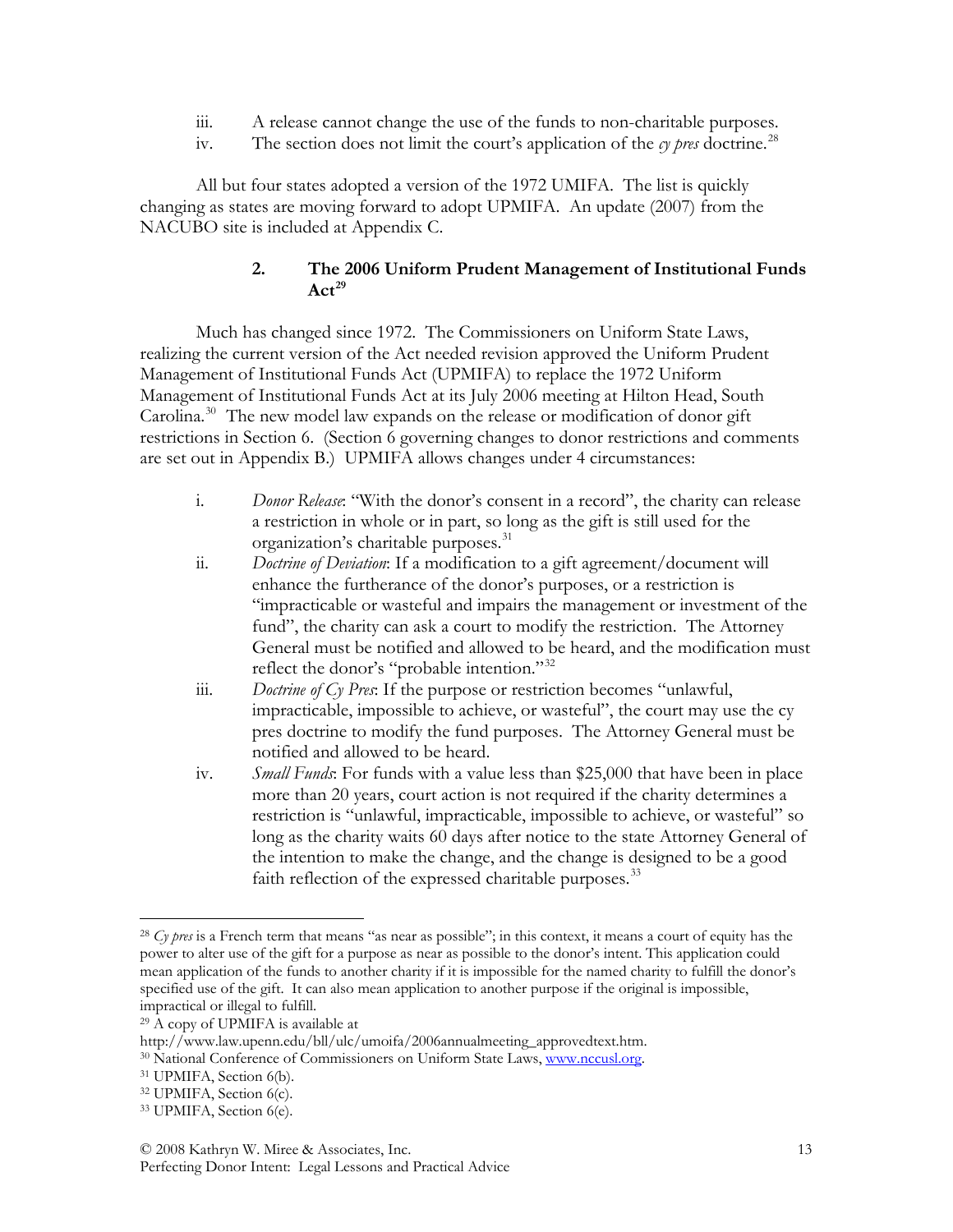While UPMIFA provides greater flexibility in the release of funds, there is still no substitute for an effective document. Good drafting will also avoid the costs of litigation to make the modification or release the restriction.

## **IV. Perspectives in the Planning Process**

### **A. The Donor's Perspective**

The donor is likely the least likely of all parties to have experience in looking beyond the immediacy of the impact of the gift. Recognizing and acknowledging this perspective will help the planner and charity engage in a more effective discussion of long-term impact. Here are observations about the average donor:

- 1. *The donor is generally focused on a particular program and a specific result.* For example, a donor may be excited by a "Success by Six" program, which is an early intervention program for children at risk of falling behind in the educational system sponsored by United Ways across the country. The donor may want to leave a gift to "Success by Six" in a specific city or county in perpetuity. Over time, Success by Six may be incorporated by a larger early childhood education effort, may disappear, or may no longer be needed because of changes in the educational system. This change may occur as quickly as five years down the road or as late as 30 years after the gift. The better way to express the gift might be for "early childhood education", for "early education for disadvantaged youth (which should be defined in some way), or in some broader fashion. The gift can always reference the "Success by Six" program as an example of such a program.
- 2. *The donor is not likely to anticipate social or cultural changes that may impact the need for a gift*. Consider a gift made in the 1950s to support a home for unwed mothers. In the 1950s, the Salvation Army and other charities ran homes to shelter (and keep from public view) mothers who were pregnant out of wedlock. By the 1980's and 1990's, those homes no longer existed because society no longer perceived mothers with out-of-wedlock children as social pariahs. Homes for unwed mothers went out of business because they were no longer needed. It would have been impossible for a donor in the 1950's to believe such a change could have occurred in such a short period. Yet it did. In this case, the gift was a part of a community foundation, and that foundation's board had a *cy pres* power to reapply the funds to as similar a purpose as possible.
- 3. *Donors sometimes express gifts in a manner that is illegal or unconstitutional*. Donors who have strong personal opinions may express those in a gift restriction. One example from personal experience involved a trust creating an independent school that limited students to white boys. These restrictions were quickly removed to accommodate a broader student pool.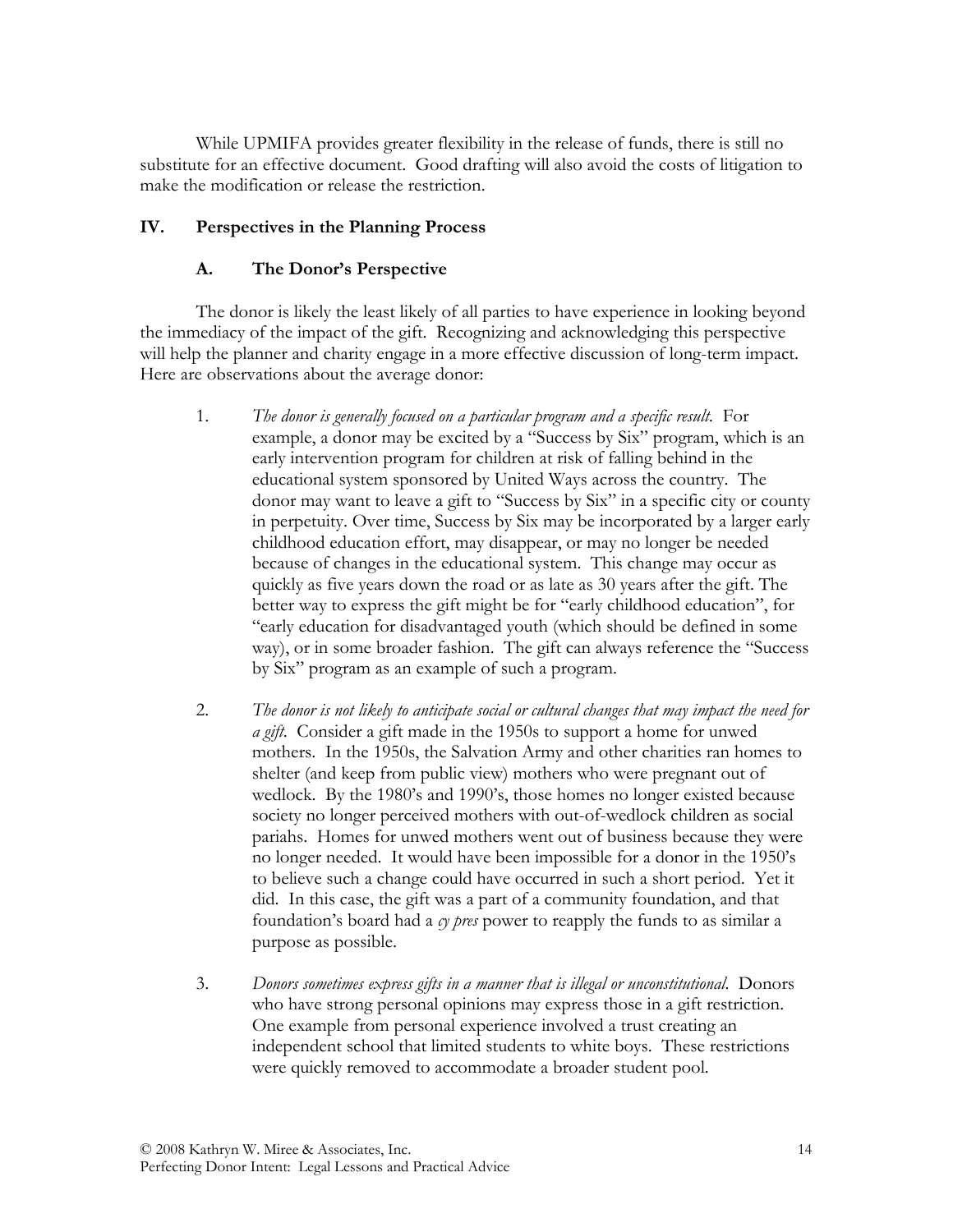4. *Donors are reasonable people and respond well to an education on these issues.* While donors come to the table with a specific set of goals and expectations about a gift, they generally respond well an education on the limitations of the approaches set out above. The conversation may occur in the professional planner's office or in the charity's development office.

Change is inevitable. Even with planning, some gifts may ultimately be used for purposes beyond the donor's intent. It is more likely the gift purposes will be fulfilled if donors are counseled on this reality, and plan for alternatives when that change takes effect.

#### **B. The Planner's Perspective**

The greatest burden in planning a gift is on the planner responsible for executing the donor's intent. The gift planner – who represents the donor in the gift transaction – nonetheless has a number of responsibilities. These include:

- *Clarifying the donor's goals and objectives*. The planner should help the donor clearly articulate short-term and long-term objectives. The planner should help the donor think 5, 10, 50, and even 100 years down the road. In some cases, the donor's objectives may not be realistic or practical and will require further discussion. The planner should also engage in a discussion of how the donor will measure success, and what will happen if things change. Help the donor consider may "what if" scenarios to ensure goals are consistent. Anticipate roadblocks and draft alternatives. For example, if the gift's purpose is valid, but the recipient charity simply fails to honor the gift terms, the document should provide for a transfer of funds to a charitable entity that will honor the agreement. If the gift's purposes are no longer appropriate or possible to achieve, the document should provide for a method of non-judicial change that allows the gift to be applied to as similar a purpose as possible or a different charitable purpose designated by the donor.
- *Appropriately expressing the gift goals and providing flexibility.* The planner must not only help the donor articulate his or her goals, but must be able to reduce those to writing. The most effective expression of gift intent will also anticipate change and allow modification if necessary. If possible, the document should include language that includes the donor's motivation in creating the gift, its measurers for success, and the broad impact envisioned in the planning stage to provide guidance to later generations.
- *Selecting a gift form that best achieves the donor's goals and objectives*. This is the area highlighted by most planners, in which outright gifts, bequests, charitable remainder trusts, and charitable gift annuities are considered.
- *Selecting the best gift timing*. This is another area of planning emphasis. Should the gift be executed today, next year, or at death?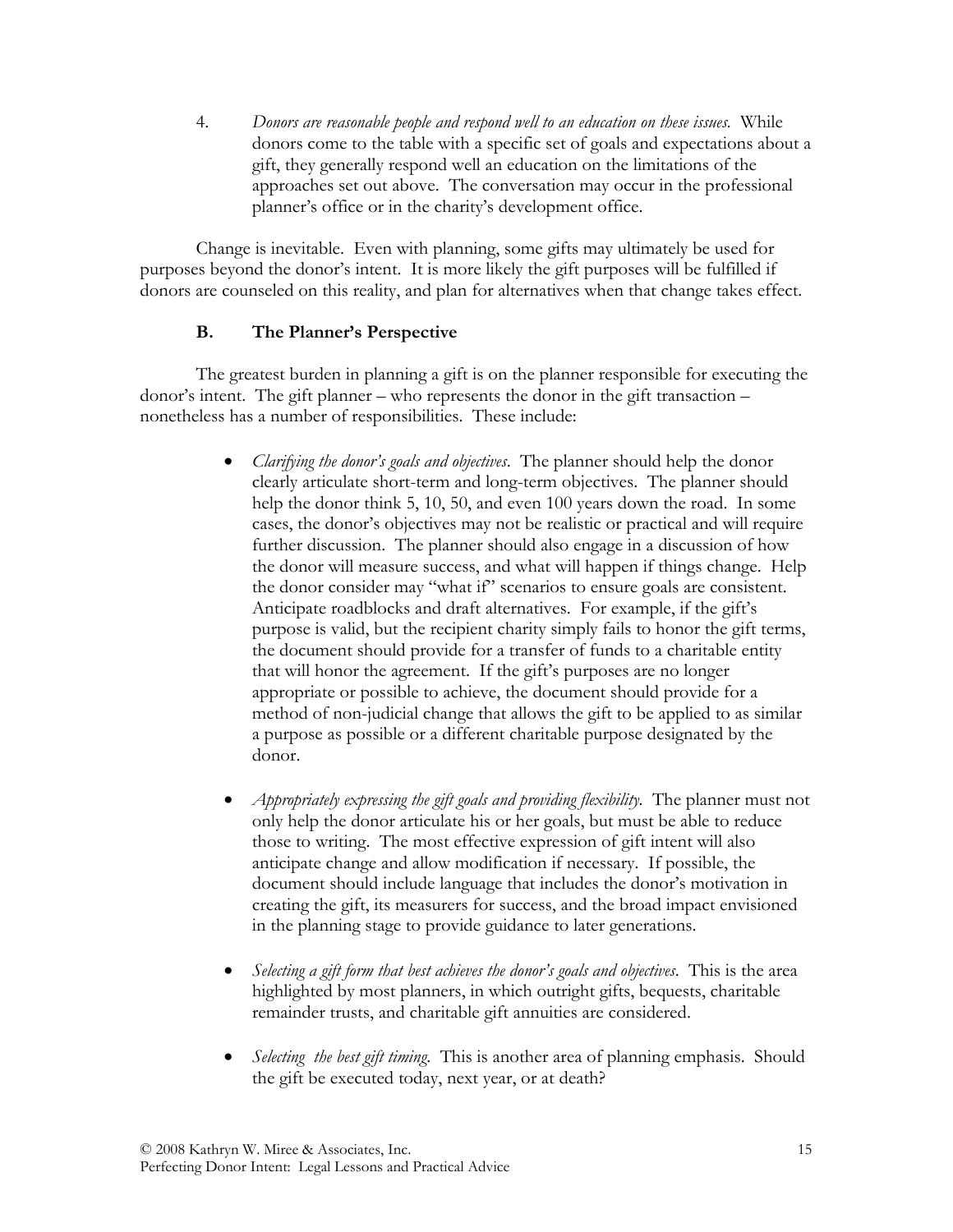- *Selecting the best asset with which to fund the gift*. Many planners also rightly take the donor through a consideration of the most appropriate asset. Should he use cash, should he redeem savings bonds, or is a vacation home the best asset?
- *Creating an effective gift one that can be properly administered and executed.* Too often, the charity is not consulted in the planning. A restricted gift must fit within the charity's mission, comport with its gift acceptance policies, and fall within its administrative abilities. If the donor prefers to remain anonymous until the gift is complete, take the gift concept to the charity without revealing the client's name.

## **C. The Charity's Perspective**

The charity has the most to lose if a donor's intent is no longer practical or beneficial, is challenged, or distorts or distracts from the charity's mission. While a charity is not always consulted when gift restrictions are designed, it can prompt more involvement through education of donors and advisors, through a thoughtful adoptions or standards and policies, and through education of the staff.

## **1. Establish Standards and an Evaluation Process**

Charities will have a difficult time evaluating the appropriateness of a gift and its design without clear, written policies to guide that decision making. The gift policies should go beyond the types of assets accepted or gift forms permitted. The policies should include ethical guidelines governing donor involvement and representations made to that donor<sup>[34](#page-15-0)</sup> as well as a discretionary process involving parties key to the gift acceptance process (for example, the chief financial officer, chief development officer, planned giving officer, and top volunteer) that raises and answers questions that help the charity think through the gift impact. Discretionary questions include:

- Are the gift goals achievable, on a short-term and long-term basis (by longterm, think "perpetuity")?
- Do the gift goals reflect the charity's mission?
- For short-term purposes, does the gift fit within the charity's current strategic plan?
- What are the short-term measures for success?
- What are the long-term measures for success?
- How might the gift purpose evolve over time? (To gain perspective, look back 10, 20, or 100 years to see how the gift purpose evolved over that period; then look forward anticipating as many changes as possible.) Does the gift document anticipate change and accommodate anticipated changes?

1

<span id="page-15-0"></span><sup>34</sup> The National Committee on Planned Giving has promulgated ethical standards for planning entitled "The Model Standards of Practice for the Charitable Gift Planner;" these standards can be found on the NCPG website at [www.ncpg.org](http://www.ncpg.org/). Also see the standards recommended by the American Association of Museums at [www.aam-us.org.](http://www.aam-us.org/)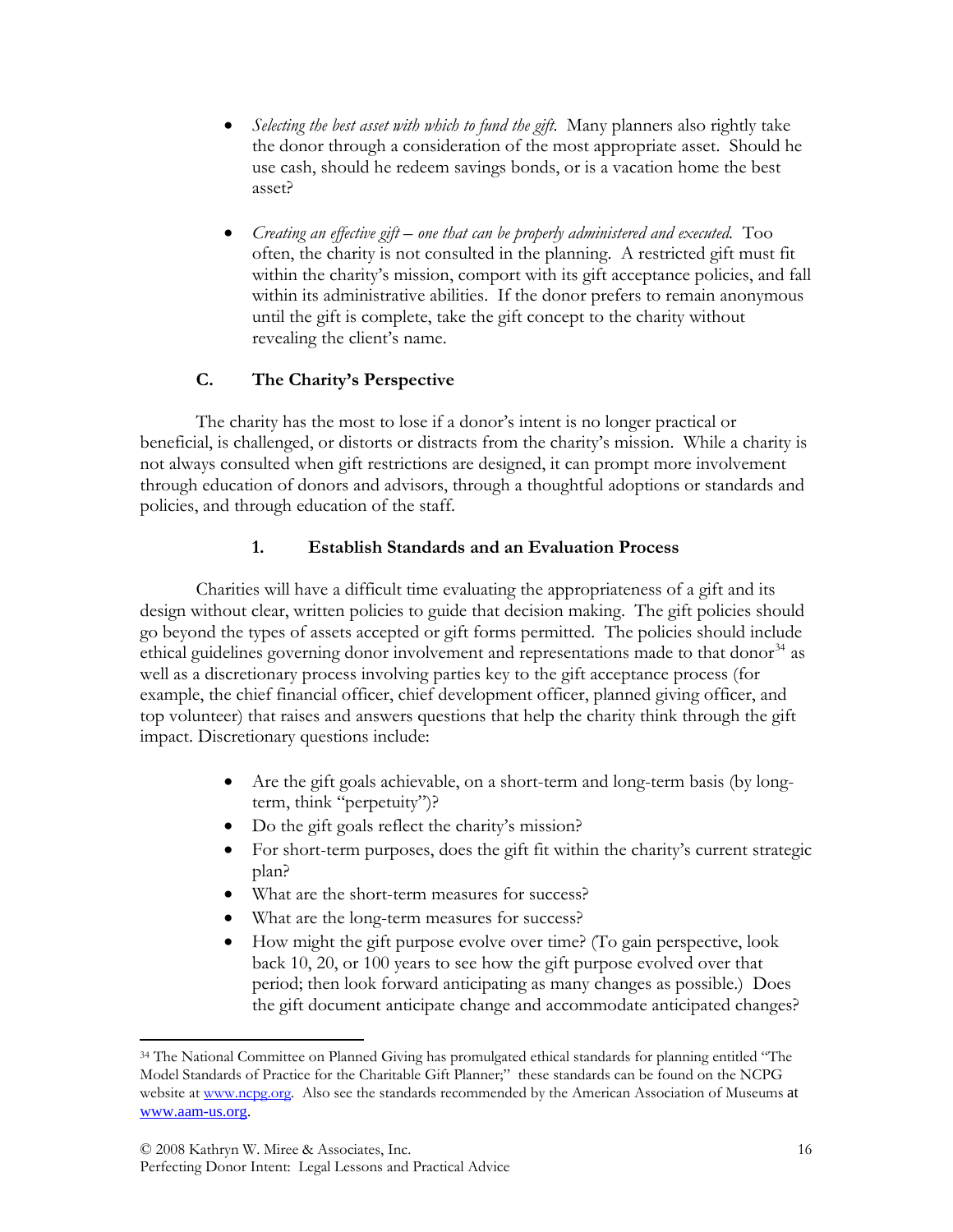- Can the charity comply with the gift's restrictions? Does the charity have the ability to manage the gift as restricted?
	- Can management of the gift be achieved at a cost-effective level?
	- Does the gift have potential for wasting (i.e., to expend principal and income, reducing the market value of the gift)? If so, does the document provide for application of funds once it reaches a minimum level?

Add any additional questions specific to your charity, or that from experience you know might be an issue. After review and decision, reduce the committees conclusions to writing and make that decision a permanent part of the gift file.

## **2. Educate the Board**

Board members can be aggressive ambassadors of gifts to the charity. Without experience, they may agree to gifts, gift forms, or gift restrictions that create problems. As ambassadors and fiduciaries, they should be educated about gift acceptance policies and the purpose of those policies. Educate the board about the charity's policies, explaining why those policies are necessary.

On a broader level, make sure the board members understand their fiduciary obligations under state law. The fiduciary role requires the board member put the charity's interests above personal interests in all decision making, and that he protect the interests and assets of the charity. This basic education should be a part of every board orientation program With that fiduciary responsibility comes fiduciary liability for breach of that duty. Accepting gifts that may harm or damage the charity may trigger that liability.

## **3. Educate the Staff**

Staff members – development staff as well as executive staff and even program officers – are on the front line of gift acceptance. They must be familiar with the charity's policies and gift acceptance process when communicating with potential donors and working with donor advisors. Include this training in the ongoing training program at the charity and make it a part of the employee orientation process.

## **4. Keep Good Records**

Finally, the charity should keep good records. Permanent records should include:

- *The gift document*, whether that is a will, a revocable trust with testamentary provisions, a beneficiary designation with restrictions, an endowment agreement or a gift agreement defines the restrictions and use of the gift
- *Court orders affecting the gift*
	- $\checkmark$  At probate of a bequest. Sometimes the charity learns of a gift for the first time when the donor's will is probated and the bequest is revealed. When the purposes of a gift are ambiguous or unclear, the probate court should be petitioned to clarify the use of the gift.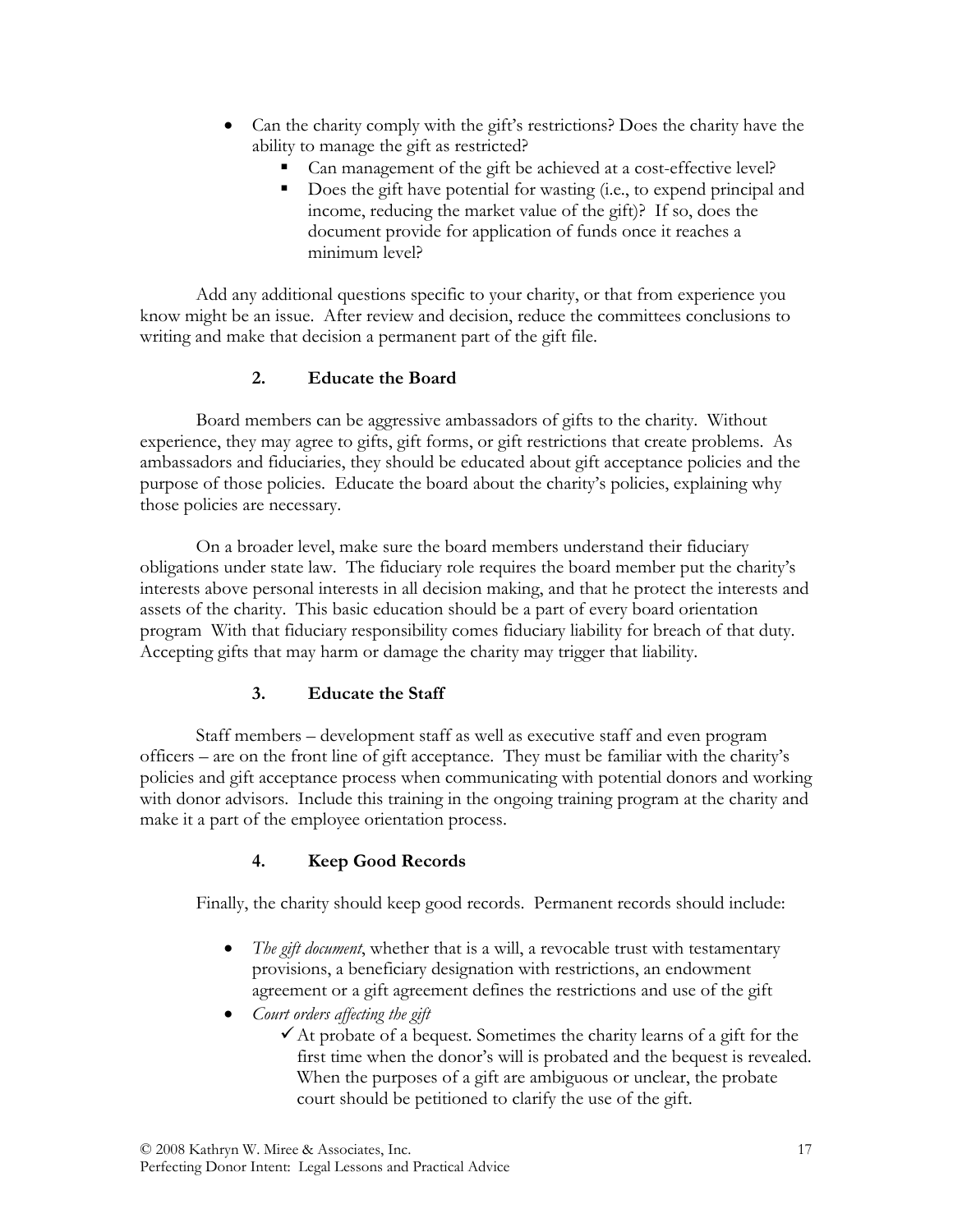- $\checkmark$  Upon petition of the court during the administration of the gift. Courts may issue rulings affecting the gift upon petition of the charity or Attorney General, years after the gift's establishment.
- $\checkmark$  Upon court settlement. Gifts may result from the settlement of a lawsuit. For example, in a settlement of a lawsuit involving Nine West, funds were distributed to states and through those states to charities to be used for certain purposes. A local women's fund received a large distribution to be devoted to support of women and children.
- *Notes from discussions with the donor* and the donor's advisor in establishing the gift.
- *Periodic accountings* on the use of the gift.

These records provide a complete picture of the donor's intentions and the gift's purposes that will provide critical perspective to later generations of charity staff and the donor's family.

## **V. Executing the Plan Through the Gift Agreement**

## **A. The Goals of the Gift Agreement**

The gift agreement is increasingly important in the gift negotiation and execution because it provides a platform that allows the donor and the charity to agree on its terms. The goals are to:

- i. Ensure the gift's goals and donor's intent are clear.
- ii. To provide flexibility in use of the funds over time, specifying what will happen if elements of the gift (its size its purpose, its management) change over time.
- iii. Provide a non-judicial roadmap for change, when necessary.
- iv. Specify how decisions are to be made on change.

While gift agreements are often used in current gifts where the donor has specific goals they are equally – if not more – important in testamentary gifts. When donors make current gifts, the donors are there to watch over the charity and its use of the funds. With testamentary gifts, the donor is not there to monitor the application of funds, and without a clear directive in a gift agreement, there is a risk – especially long-term – the fund application may vary from the donor's goals.

## **B. The Key Elements**

Working through the gift agreement is tantamount to working with a checklist. Every aspect of the gift and its use should be discussed and agreed upon. Consider the following checklist as a guideline in creating an effective gift document:

> 1. *Fund Name.* The name may include the donor's name, the donor's family name, or a fund purpose.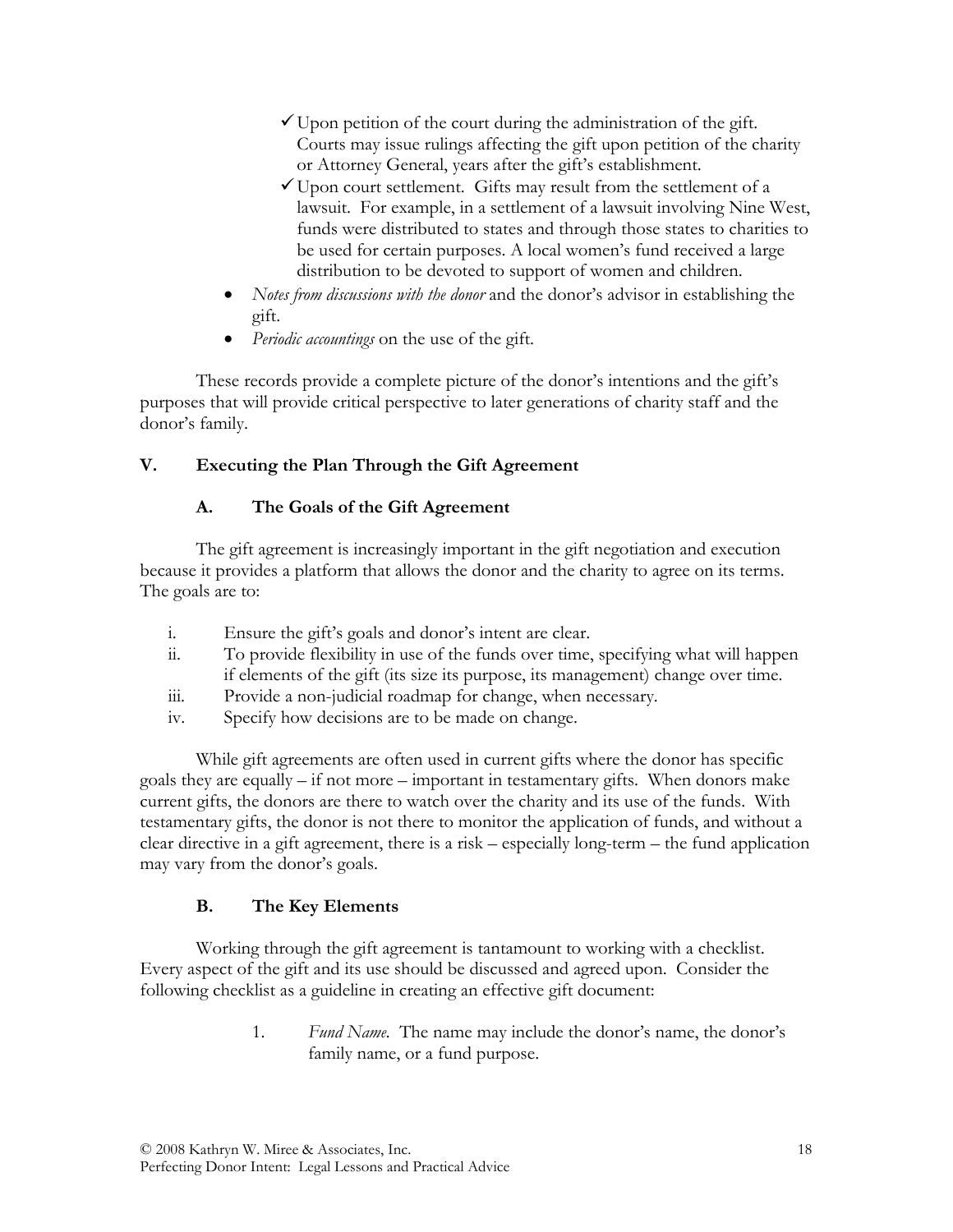- 2. *Amount/asset to be contributed to fund the gift*. (If additional assets are to be contributed, list amounts and timing of anticipated subsequent distributions.) A commitment to made additions may or may not be binding, depending upon how the agreement is structured. However it is difficult to assess the long-term effectiveness of a gift without discussing its ultimate size.
- 3. *Donor goals*. Make sure the donor's broad goals and objectives are clearly defined in the agreement. In some cases it will be helpful to talk in terms of short-term and long-term goals.
- 4. *Directives on gift use*. Directives of a gift's use will vary, depending on the type of gift. For example, a scholarship gift might provide parameters for selection and even name a selection committee. Other gifts may simply define that the revenues are to be used for a particular program area.
- 5. *Recognition, if any, to be provided for the gift.* Specify:
	- a. *Type of recognition*. Will the donor's name be place on a building, on a chair designation, on a program? If so, does the gift size and type comport with recognition awarded donors who make similar gifts?
	- b. *Clear communication of minimum* required to receive the gift recognition outlined. Donors may fund a gift in stages. Initial gift may not constitute minimum levels.
	- c. *Timing of recognition and alternatives if the gift does not reach the anticipated funding level.* Recognition should generally be awarded upon reaching the designated level. Provisions should be for a gift that never reaches anticipated levels – such as a form of recognition at the highest level possible for the gift amount. Many things can happen to families and family assets over time – and the donor may not be in a position to fully fund the gift.
- 6. *Directives on accounting*. The document should specify whether the gift should have a separate accounting on fund balance, expenses, revenue generated, and revenue application. The charity should have a policy requiring a minimum dollar amount (for example, \$250,000 or more) at which a fund will have a separate accounting. Ensure the fund document does not require a level of accounting or process that will be expensive, labor intensive, or otherwise be wasteful. Negotiate an accounting process that protects the interests of all involved.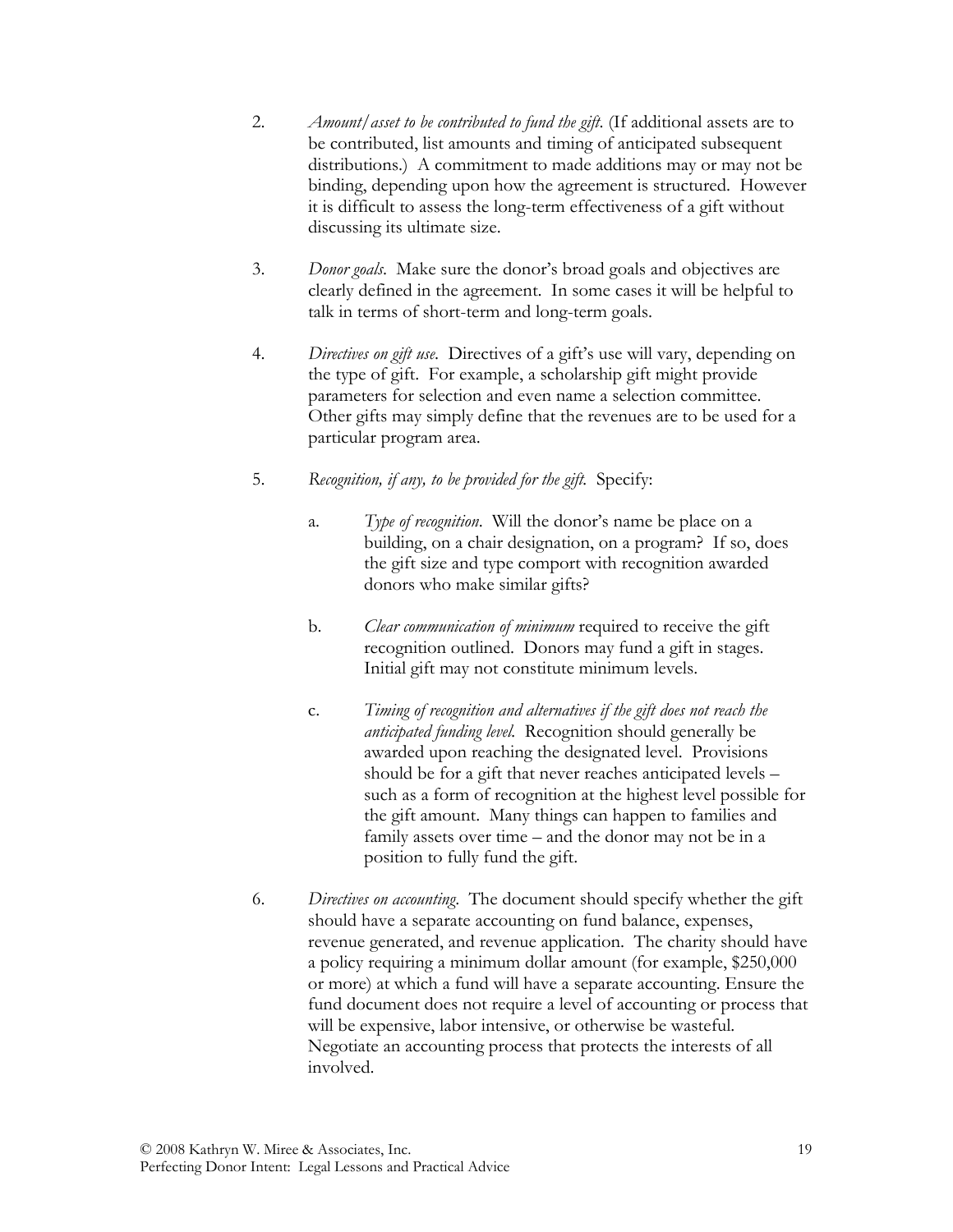- 7. *Directives on reporting*. Accounting (above) refers to an internal alignment and tracking of funds. Reporting refers to an external communication of those results.
	- a. Type of report required. If the gift document specifies reporting, it should detail the type of report required. The requirement may be the fund balance and application of funds is to be included in the charity's annual report, or simply that living family members receive a copy of the fund accounting.
	- b. *Who receives the report*? If family members are to receive the report, the gift agreement should designate the individuals to receive the report, both currently and long-term. Short-term, individuals may be designated by name; long-term, individuals should be designated by position, family tier, and/or generation.
	- c. Length of time to report. Some gift agreements require reporting only during the donor and/or donor's spouse's lifetimes. Other extend several generations.
- *8. Publicity*. Public recognition may be important to the donor, just as anonymity may be important. Seek permission for publicizing the gift, featuring a story on the donor and gift, and other anticipated forms of public recognition. Get the donor to approve recognition, direct anonymity, or specify the type of publicity that is permissible.
- 9. *Directives on Investments*. Investment restrictions can be the most cumbersome form of fund restriction. The charity should include permission for the following:
	- a. *Allow pooling with other like assets*. Pooling assets is the most efficient and effective way to manage long-term funds. Managing hundreds of small funds, each with its own investment objectives, is counter-productive.
	- b. *Allow investment of assets subject to the charity's then-applicable investment guidelines*. Investment strategies change with current economies, long term needs, and the applicable spending policy. When donors are given a choice, they have a tendency to impose personal investment guidelines and restrictions on charities. The gift document should clearly give the charity this discretion.
	- c. *Allow a spending policy in keeping with the charity's then-applicable spending policy for like funds*. The spending policy is generally set each year (or more frequently if circumstances require) and is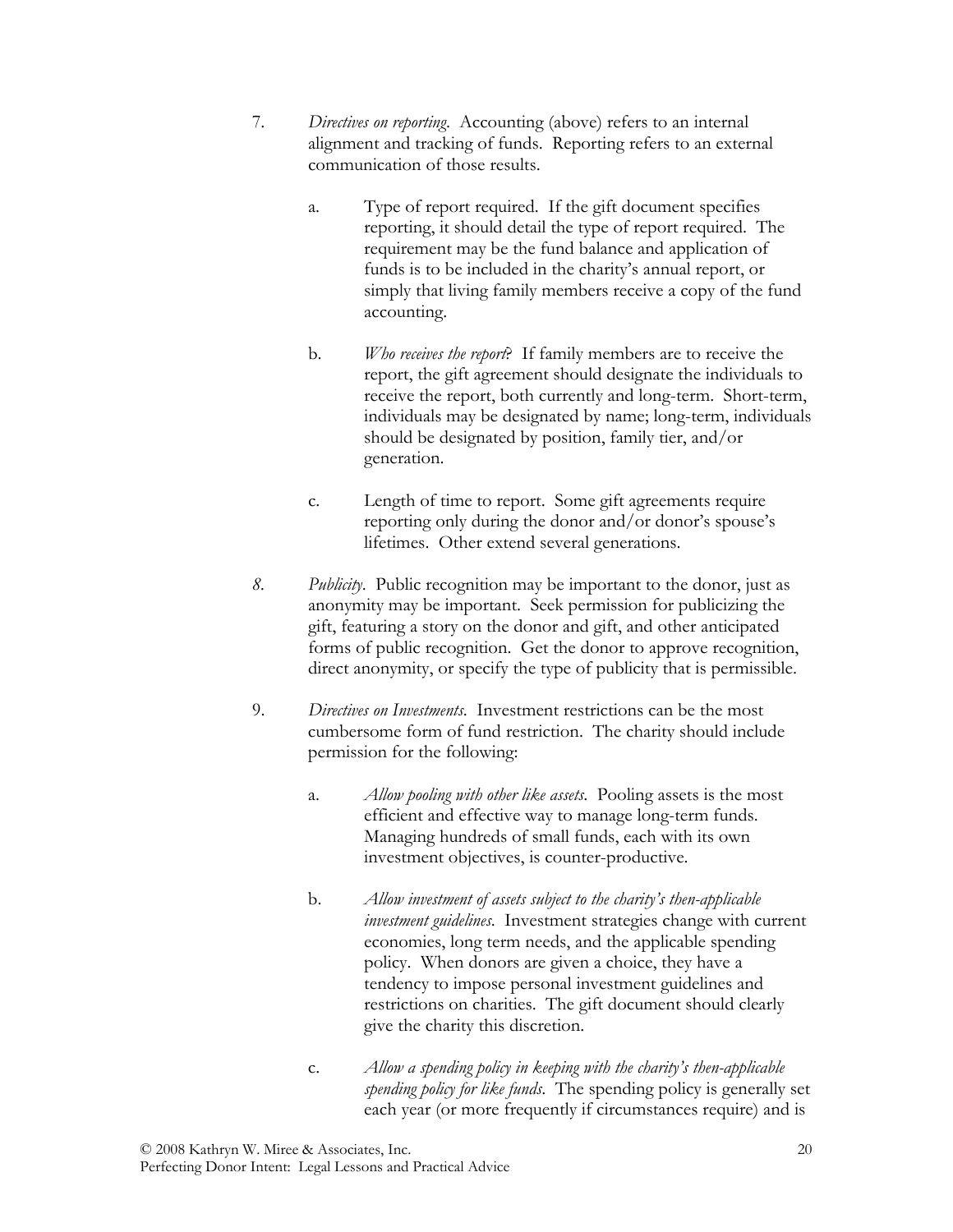based on both need, the economy, and investment returns. To invest the funds in a pooled manner, all funds should have the same spending policy.

- 10. *Flexibility to make non-judicial changes* ("Plan "B" and "Plan C"). Designing flexibility is at the heart of the gift agreement, and is perhaps the most difficult element to design and negotiate. Use creativity. Literally take the use of the gift through a progression of 5, 10, 30, 50 and 100 years to expand thinking about the evolution of the gift.
	- a. *Think through gift options*. This requires a discussion of the gift goals, gift measurement, and multiple ways those objectives might be achieved. The donor may have only one approach to achieving the gift goals; this discussion should expand that thinking making the case for the need for flexibility.
	- b. *Alternate program:* Specify purposes related to the gift that might serve as appropriate secondary beneficiaries in the event the original gift purpose is achieved, is no longer appropriate, or becomes impossible to achieve.
	- c. *Gift over.* Specify another organization to receive funds in the event the originally-named entity does not honor the gift terms. Consider the appropriateness of naming a group (by title, not individuals who may or may not be alive) to make this decision. After all, that secondary beneficiary may also be out of business or may not longer be considered accountable or effective.
	- d. *Provide for the use of institutional discretion*. The document may specify that the institution can exercise discretion to make changes when the gift has achieved its purpose, is no longer needed for that purpose, is no longer appropriate, is no longer possible, or a variation on those options. Name a group (by title, not name) who has the ability to make the determination that a change is necessary or the specified conditions have been met.
	- e. *Designate those parties who can make changes, the types of changes that can be made, and how those changes are to be effected.* The document should designate individuals responsible for making changes to the gift purpose. This group may be the same group set out in the paragraph above (who determine it is time to make a change) or it may be a different group. The document should also designate the type of changes that are appropriate without court approval, and what to do if there is conflict among the appointed group. Placing discretion in a group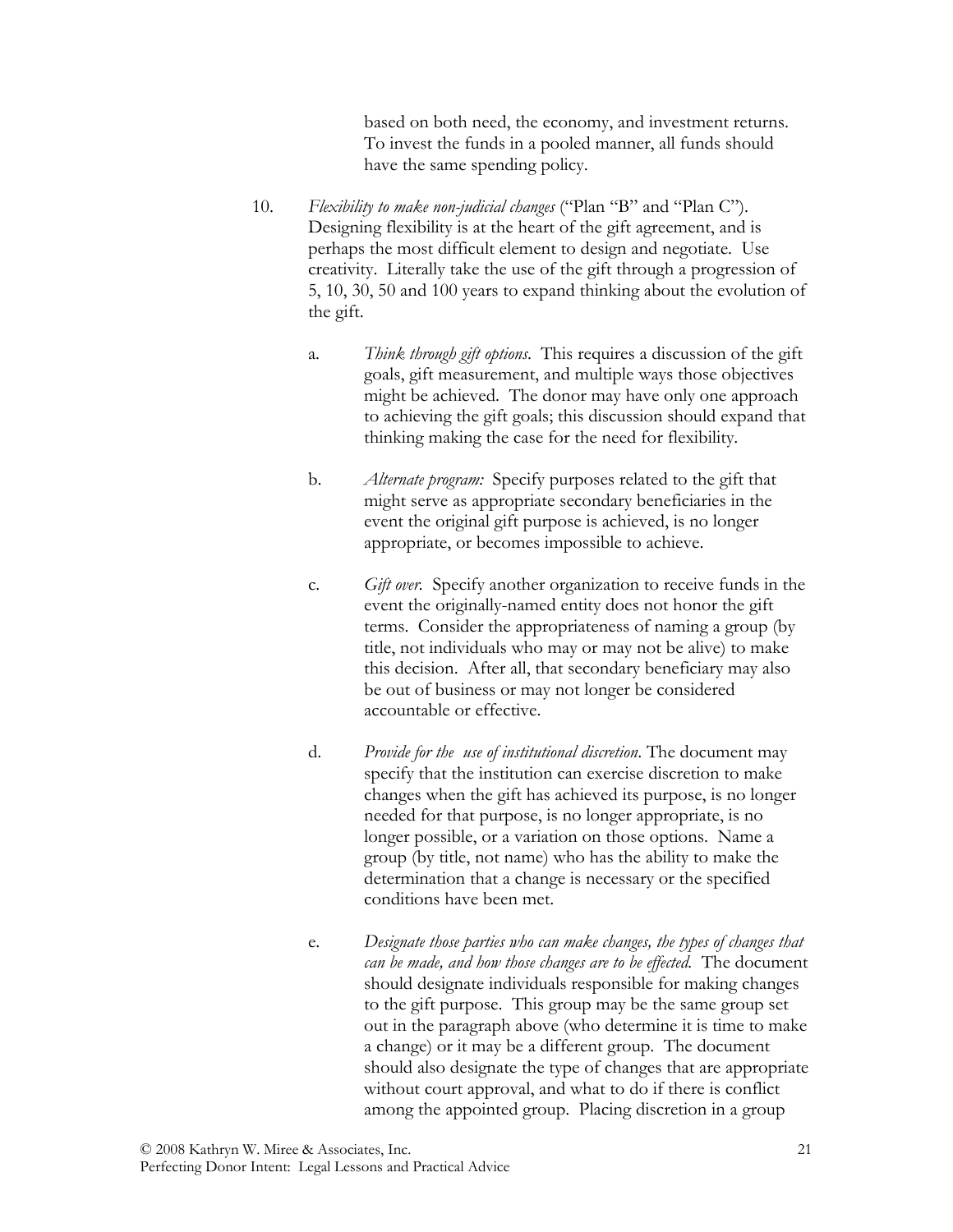qualified to make those decisions based on the facts and circumstances at the time is a principal used in multigenerational trusts and makes those trusts effective long after the grantor is there to make decisions.

- 11. *Standing to sue.* While the charity may not want to include a "standing to sue" clause in it standard gift agreement, donor advisors may be interested in such a clause. Check state law to determine if this is legally possible and appropriate. If reserved, clearly specify who has that standing. Remember that generations change dramatically from one to the next in their perspectives on what is right, wrong, and necessary. Finally, ensure that any reservation is not so strong that it would cause the IRS to determine the donor had not relinquished control. If the reservation is untested, the advisor may want to seek a ruling.
- 12. *Termination*. The gift document should provide for non-judicial termination of the fund in the event the gift purposes are fully achieved or the gift is reduced to a *de minimis* level.
	- a. *Termination upon completion of gift purposes*. It is possible that a gift will achieve its intended purpose. While this is rare, the document should provide how the fund is to be terminated or where remaining funds are to be distributed in this event.
	- b. *Termination upon gift's reduction to a de minimis level*. The gift agreement may allow distributions of both revenue and principal, wasting or diminishing the fund to a level so small that it is no longer cost effective to administer, account for, or report. Since de minimis amounts (minimize size for separately-accounted gifts) will change over time, it is best to specify the *de minimis* amount for separately accounted gifts at the time of review. For example, a \$50,000 minimum today may be \$200,000 or \$500,000 in the not very distant future.

## **C. Contact the Charity When Drafting**

Contact the charity who will be the beneficiary of the endowment gift to get a copy of the organization's standard endowment gift agreement and to ensure the gift purpose is appropriate and workable.

#### **1. Standard Gift Agreement**

Even if you have your own standard gift agreement, it is important to request a copy of the nonprofit's to determine if there is critical language that should be incorporated, or any unusual elements of endowment administration you should know more about.

#### **2. Gift Purpose**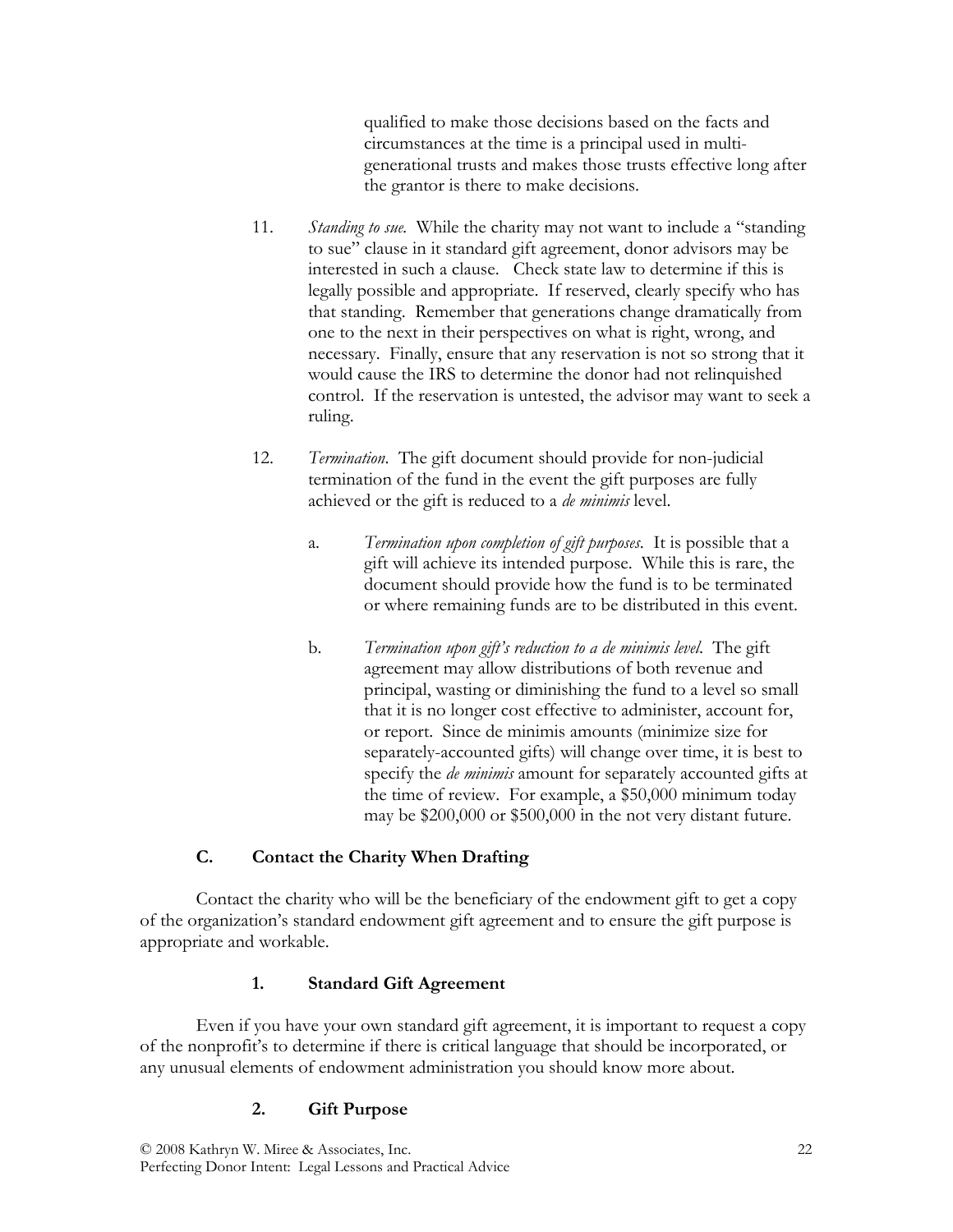Always discuss the gift purpose and goals with the charity to ensure the donor's goals fit the charity's mission, purpose, and priorities. Charities are sometimes forced to decline gifts that cannot be used, or create a deviance from program priorities and operations. If the donor wants to remain anonymous, simply discuss the gift goals and have the document reviewed and approved without revealing the donor's identify.

#### **VI. Lessons Learned: The Ten Planning Rules**

- 1. *Change is inevitable*. Understand that charitable institutions, their needs, and solutions for problems change over time. Change is certain. Where that change takes the charity is uncertain.
- 2. *Planning is essential for the long-term effectiveness of gifts*. The donor and the charity should make sure they understand donor intent, and the long-and short-term purposes of a gift. The exercise is not natural. Most of us shape our thinking by events, facts, and circumstances of today.
- 3. *Revel in the charitable vision, but design the gift to outlive the vision.* Advisors should begin this process with donors. What does the donor hope to achieve? What are the measurable outcomes? Set benchmarks, consider the gift/need's evolution and build in flexibility. Designate an informed – but independent group – to make decisions.
- 4. *The charity plays a critical role in the planning process.* Always make contact with the charity, obtain its standard endowment agreement if available. If the donor wants to remain anonymous, the advisor can seek the donor's permission to take the gift proposal to the charity on an anonymous basis.
- 5. *Charities must have gift acceptance policies that demand an evaluation of critical issues related to long-term gifts*. The policies should focus on the charity's mission, its programs, and its administrative abilities.
- 6. *Once the gift has been explored and decisions reached, the gift agreement should be reduced to a formal, written document.* Memories fade but words don't fade. Just make sure the gift agreement terms are clear, comprehensive and interpretable without donor explanation.
- 7. *The gift agreement should include Plans A, B, and C.* The best agreement will anticipate the impossible to imagine. What if the program is discontinued? What if the charity is dissolved? What if the charity merges with another charity? What if the fund produces more than is required by the original gift purpose? What if the funds are no longer needed for that purpose? Who will make the decisions about how changes are to be made? Under what circumstances does the donor want changes made without judicial intervention? Every donor may have different answers to these questions, but they should be asked and answered.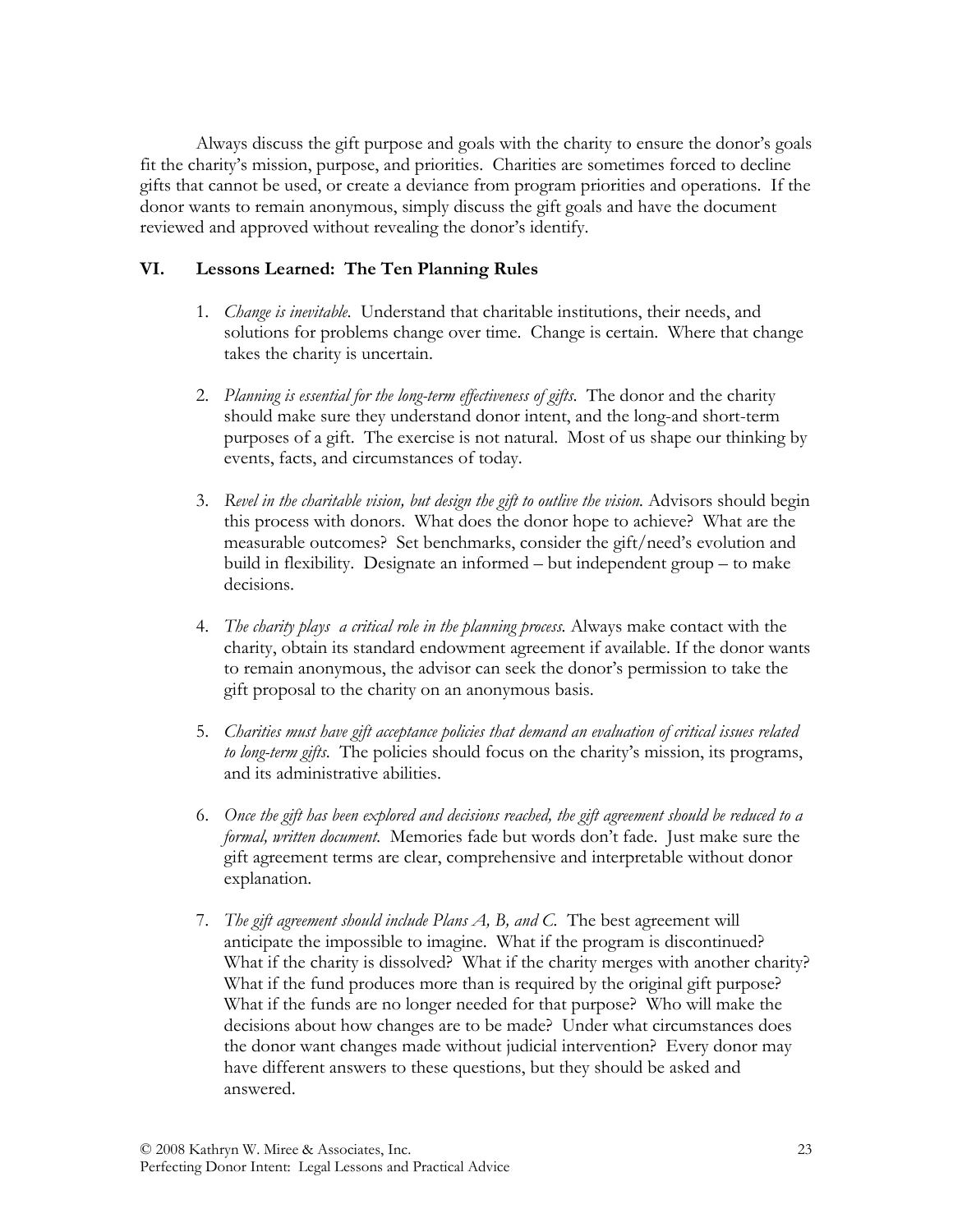- 8. *Once the gift is completed, keep the documents in a safe place*. This seems obvious, but too many charities are unable to put their hands on key donor documents even 20 years after the gift – and have little chance of finding those documents after 50 or 100 years. Gift purposes become more a matter of folk lore than legal reality. (Institutional policies are the smartest way to ensure consistency.) Also keep records of planning sessions and donor conversations. These contemporary recorded observations may be valuable to later generations in interpreting donor intent. Some charities include these records as a part of board minutes (when the gift is reported and accepted) because these records are retained as a matter of law.
- 9. *Engage in regular communication with donors and their families.* Stewardship is important not only in maintaining good relationships – it may result in additional gifts to the charity. Most importantly, ongoing communication means there are no surprises that may result in conflict. The donor's descendants may not have the same goals, objectives, or perspectives as the donor. In fact, they rarely do. Sharing the donor's conversations, goals, and regular reports on how those objectives are met are powerful tools in managing expectations.
- 10. *Avoid crisis management*. When things begin to go bad either because of disagreements with family members or an unanticipated turn in the road – address the issues early. In most cases, it will be beneficial to involve family or original advisors to provide input about options. Problems generally grow worse – and relationships deteriorate – when no action is taken. Just deal with it.

#### **VII. Final Thoughts**

Good gifts are a matter of planning. Donors need to carefully express their goals and objectives and think long-term in the impact of their gifts. Advisors should encourage donors to explore the long-term use of the gift, design flexibility into the document, and discuss plans with the charity before making the gift final. And charities should develop standards with which to review long-term gifts, should encourage the use of gift agreements (providing a format to advisors and donors), and should remaining in ongoing communication with donors and their families. If all parties to the process do their part, the courts would have less business and there would be fewer cautionary tales to warn off potential donors.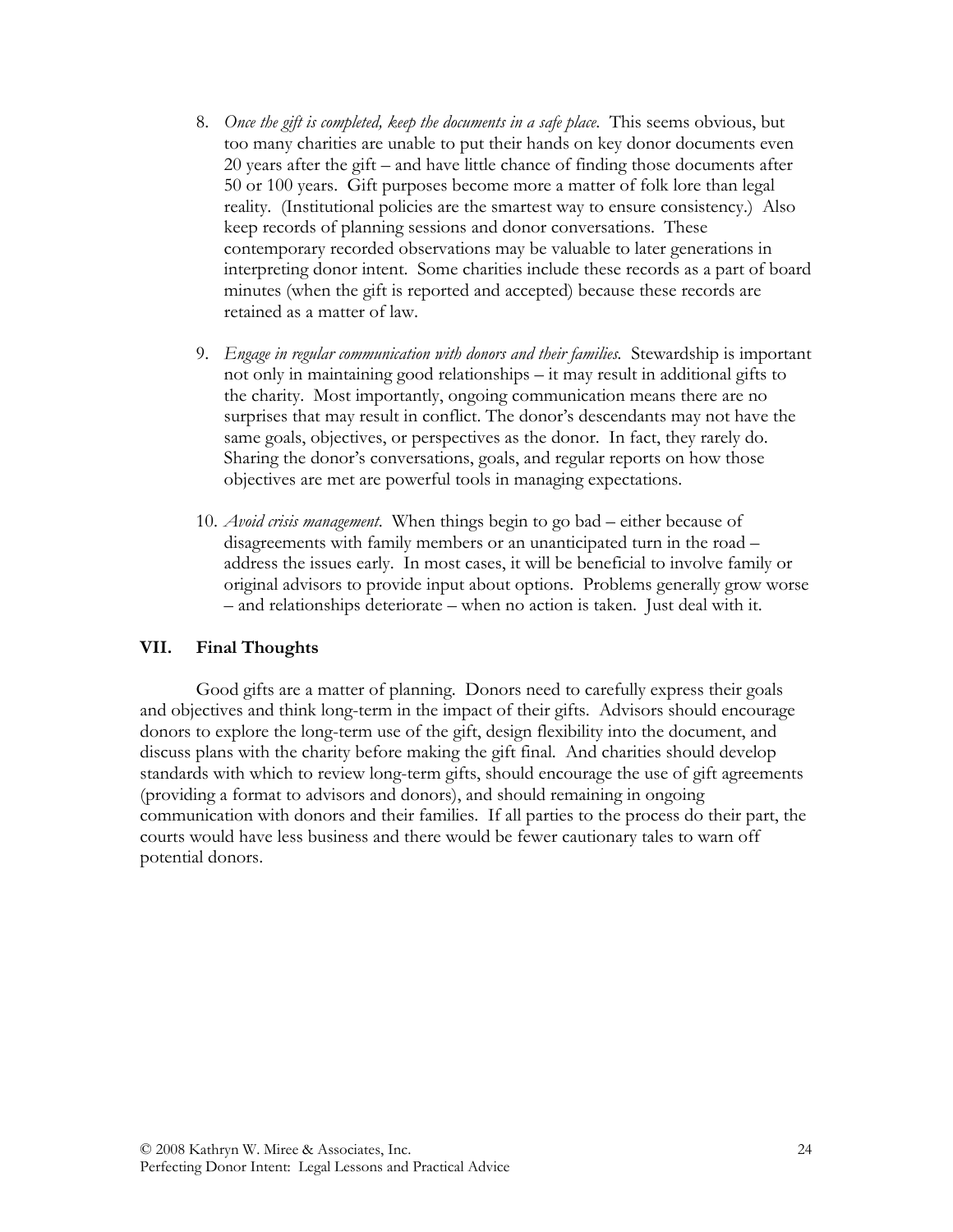## **APPENDIX A UNIFORM MANAGEMENT OF INSTITUTIONAL FUNDS ACT WITH COMMENTS ADOPTED BY THE NATIONAL CONFERENCE OF COMISSIONERS ON UNIFORM STATE LAWS, AT ITS ANNUAL CONFERENCE, AUGUST 4-11, 1972**

## **SECTION 7. [Release of Restrictions on Use or Investment]**

(a) With the written consent of the donor, the governing board may release, in whole or in part, a restriction imposed by the applicable gift instrument on the use or investment of an institutional fund.

(b) If written consent of the donor cannot be obtained by reason of his death, disability, unavailability, or impossibility of identification, the governing board may apply in the name of the institution to the [appropriate] court for release of a restriction imposed by the applicable gift instrument on the use or investment of an institutional fund. The [Attorney General] shall be notified of the application and shall be given an opportunity to be heard. If the court finds that the restriction is obsolete, inappropriate, or impracticable, it may by order release the restriction in whole or in part. A release under this subsection may not change an endowment fund to a fund that is not an endowment fund.

(c) A release under this section may not allow a fund to be used for purposes other than the educational, religious, charitable, or other eleemosynary purposes of the institution affected.

(d) This section does not limit the application of the doctrine of cy pres.

#### **Comment**

One of the difficult problems of fund management involves gifts restricted to uses which cannot be feasibly administered or to investments which are no longer available or productive. There should be an expeditious way to make necessary adjustments when the restrictions no longer serve the original purpose. *Cy pres* has not been a satisfactory answer and is reluctantly applied in some states. See *Restatement of Trusts* (2d), §§ 381, 399; 4 Scott, *Law of Trusts* § 399, p. 3084, § 399.4 pp. 3119 et seq. (3d ed. 1967).

This section permits a release of limitations that imperil efficient administration of a fund or prevent sound investment management if the governing board can secure the approval of the donor or the appropriate court.

Although the donor has no property interest in a fund after the gift, nonetheless if it is the donor's limitation that controls the governing board and he or she agrees that the restriction need not apply, the board should be free of the burden. See *Restatement of Trusts* (2d) § 367. Scott suggests that in minor matters, the consent of the settlor may be effective to remove restrictions upon the trustees in the administration of a charitable trust. 4 Scott, § 367.3 p. 2846 (3d ed. 1967).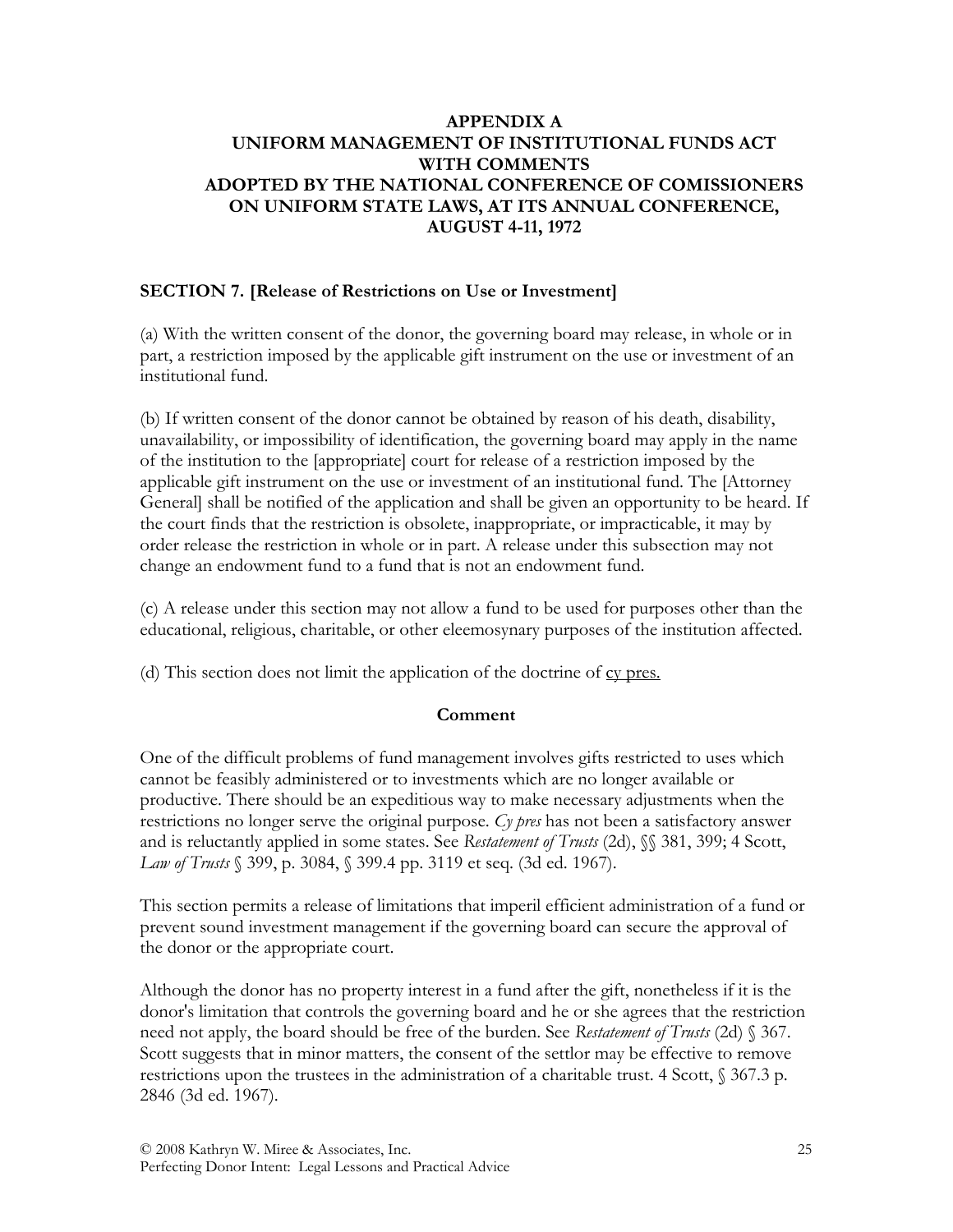If the donor is unable to consent or cannot be identified, the appropriate court may upon application of a governing board release a limitation which is shown to be obsolete, inappropriate or impracticable.

This section authorizes only a release of a limitation. Thus, if a fund were established to provide scholarships for students named Brown from Brown County, Iowa, a donor might acquiesce in a reduction of the limitation to enable the institution to offer scholarships to students from Brown County who are not named Brown, or to students from other counties in Iowa or to students from other states, or he could acquiesce in the release of the restriction to scholarships so that the fund could be used for the general educational purposes of the school.

Subsection (d) makes it clear that the Act does not purport to limit the established doctrine of *cy pres*. A liberalization of addition to, or substitute for *cy pres* is not without respectable support. Professor Kenneth Karst in "The Efficiency of the Charitable Dollar: An Unfilled State Responsibility," 73 *Harv.L.Rev.* 433 (1960) suggested that the doctrine of *cy pres* be expanded to permit the courts to redirect charitable grants if the purpose had become "obsolete, or useless, or prejudicial to the public welfare, or are insignificant in comparison with the magnitude of the endowment . . ." quoting from the Nathan Report (of the British Committee on the Law and Practice Relating to Charitable Trusts, Cmd. 8710, 1952) quoting the Scotland Education Act 1946, 9-10 Geo. 6, ch. 72 § 119(b). The Uniform Act provision is far less broad; it applies only to the release of restrictions on the gift under limited circumstances.

New England courts apply a rather strict doctrine of separation of powers to deny legislative encroachment on judicial *cy pres*. The Act is compatible with the New England cases because the final decision is in the courts. See *City of Hartford v. Larrabee Fund Association*, 161 Conn. 312, 288 A.2d 71 (1971); Opinion of Justices, 101 N.H. 531, 133 A.2d 792 (1957).

No federal tax problems for the donor are anticipated by permitting release of a restriction. The donor has no right to enforce the restriction, no interest in the fund and no power to change the eleemosynary beneficiary of the fund. He may only acquiesce in a lessening of a restriction already in effect.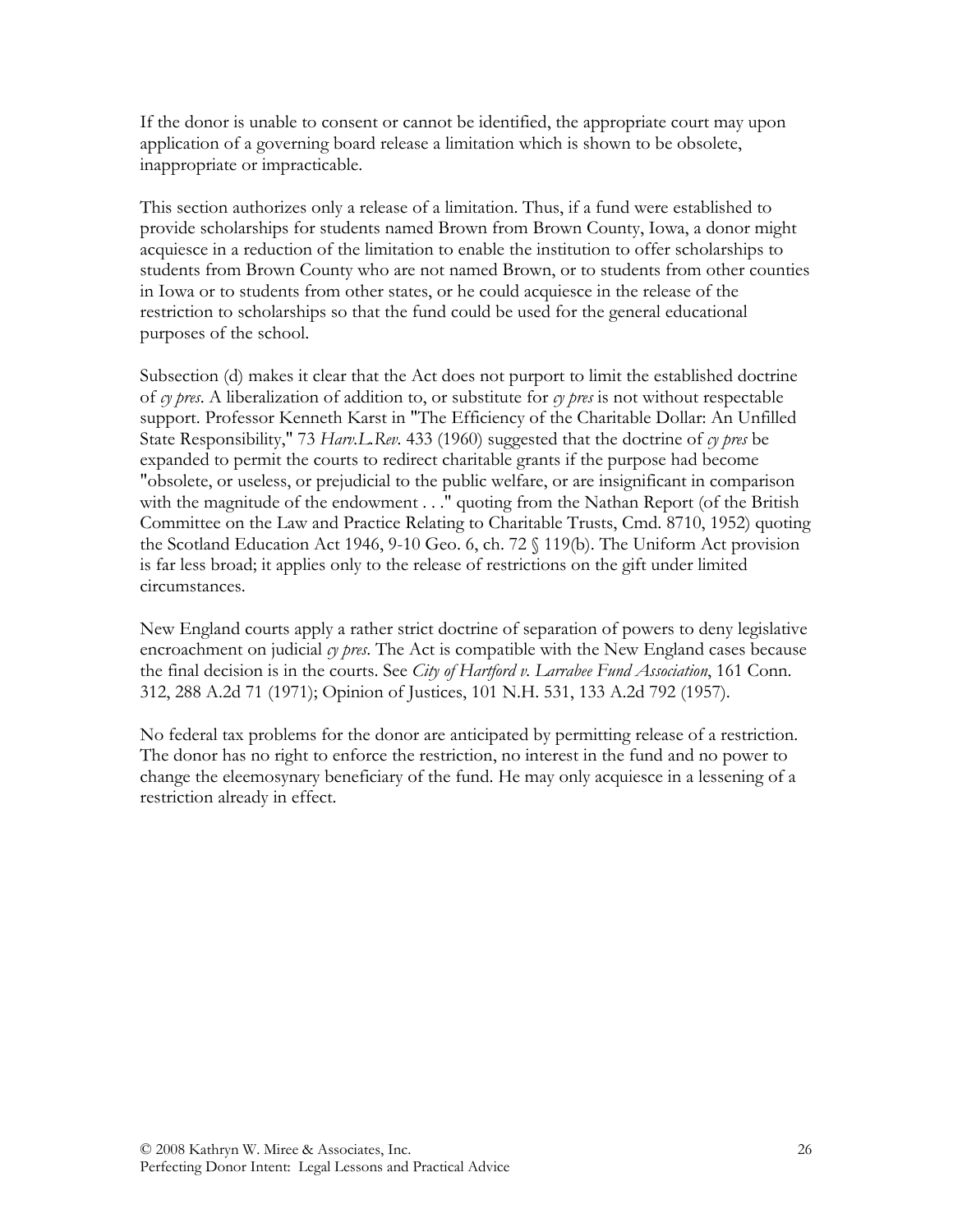#### **APPENDIX B REVISED UNIFORM PRUDENT MANAGEMENT OF INSTITUTIONAL FUNDS ACT APPROVED JULY 2006, HILTON HEAD, SC**

#### **SECTION 6. RELEASE OR MODIFICATION OF RESTRICTIONS ON MANAGEMENT, INVESTMENT, OR PURPOSE.**

 (a) With the donor's consent in a record, an institution may release or modify, in whole or in part, a restriction contained in a gift instrument on the management, investment, or purpose of an institutional fund. A release or modification may not allow a fund to be used for a purpose other than a charitable purpose of the institution.

 (b) If a restriction contained in a gift instrument on the management or investment of an institutional fund becomes impracticable or wasteful or impairs the management or investment of the fund, or if because of circumstances not anticipated by the donor a modification of a restriction will further the purposes of the fund, the court, upon application of the institution, may modify the restriction. The institution shall notify the [Attorney General], who must be given an opportunity to be heard. To the extent practicable, any modification must be made in accordance with the donor's probable intention.

(c) If a particular charitable purpose or a restriction contained in a gift instrument on the use of an institutional fund becomes unlawful, impracticable, impossible to achieve, or wasteful, the court, upon application of an institution, may modify the purpose of the fund or the restriction on the use of the fund in a manner consistent with the charitable purposes expressed in the gift instrument. The institution shall notify the [Attorney General], who must be given an opportunity to be heard.

(d) If an institution determines that a restriction contained in a gift instrument on the management, investment, or purpose of an institutional fund is unlawful, impracticable, impossible to achieve, or wasteful, the institution, [60 days] after notification to the [Attorney General], may release or modify the restriction, in whole or part, if:

(1) the institutional fund subject to the restriction has a total value of less than [\$25,000];

(2) more than [20] years have elapsed since the fund was established; and

 (3) the institution uses the property in a manner the institution reasonably determines to be consistent with the charitable purposes expressed in the gift instrument.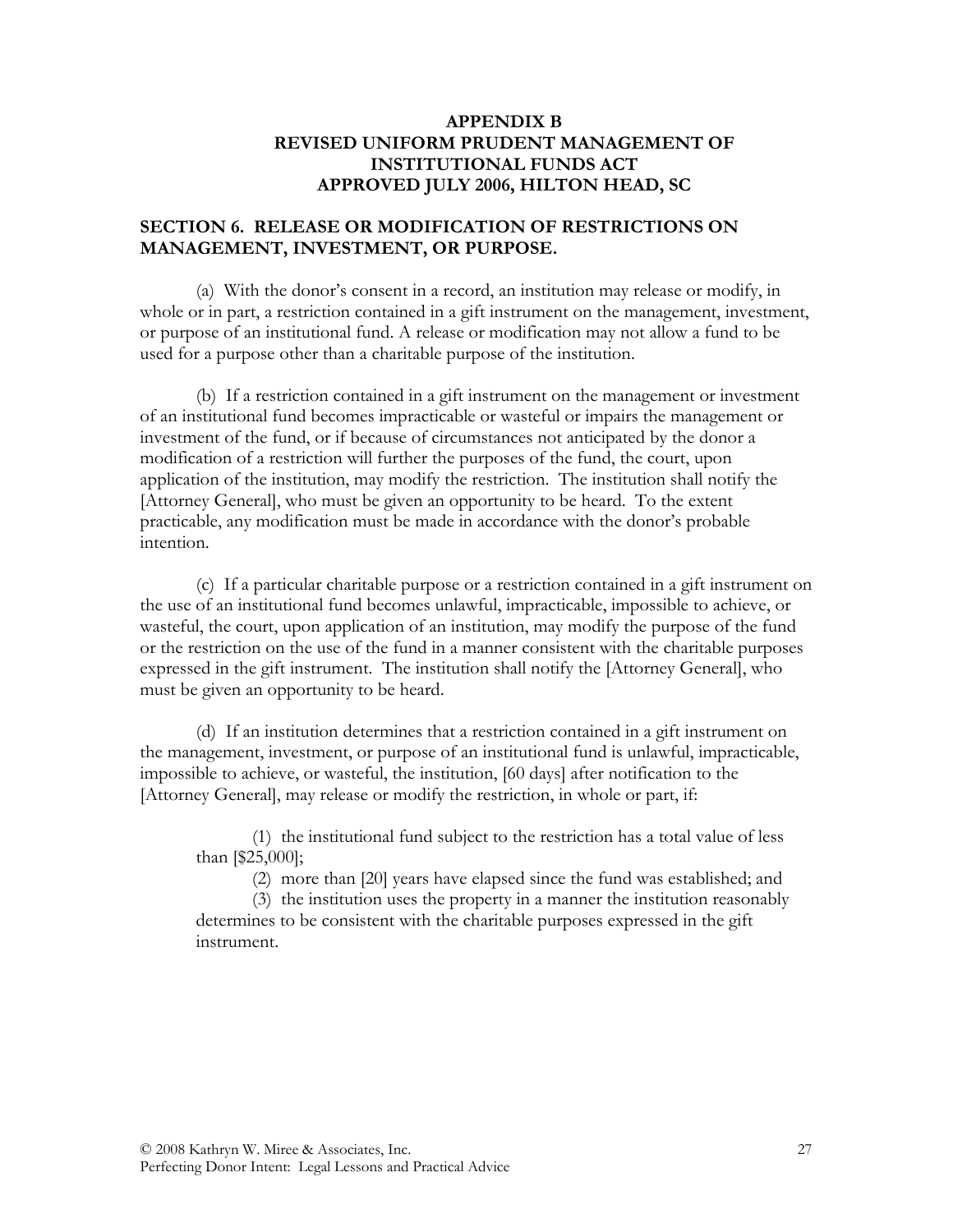#### **APPENDIX C Status of UPMIFA Legislation (2007) http://www.nacubo.org/x8911.xmlion**

## *States That Have Enacted UPMIFA*

**Connecticut [\(S.B.1143\)](http://www.cga.ct.gov/2007/ACT/PA/2007PA-00091-R00SB-01143-PA.htm)** Submitted by the Banks Committee on 1/24/07. Hearing held on 2/20/07 by Banks Committee. The bill was favorably reported from the committee on 3/6/07. On 4/30/2007 the bill was filed with the Legislative Commissioners' Office. The Senate adopted the legislation (senate amendment [Schedule A 7303](http://www.cga.ct.gov/2007/AMD/S/2007SB-01143-R00SA-AMD.htm)) on 5/16/2007. The House passed the Senate bill on 5/22/2007. Governor Jodi Rell signed the bill into law on 6/5/2007. Effectove on 10/1/2007.

**Delaware [\(S.B. 139\)](http://legis.state.de.us/LIS/LIS144.NSF/93487d394bc01014882569a4007a4cb7/bc1430d7838dab59852572f8005aaf91?OpenDocument)** Submitted by Senator Tony DeLuca (D-11, Senate Majority Leader) on 6/14/2007, passed by the Senate on 6/20/2007. Introduced in the House on  $6/21/2007$  and passed by the House on  $7/1/2007$ . The bill was signed into law by Governor Ruth Ann Minner on 7/18/2007. Effective on 7/31/2007.

**District of Columbia [\(Act 17-181](http://www.dccouncil.washington.dc.us/images/00001/20071116171224.pdf))** Introduced by Councilmember Phil Mendelson on 3/20/07 as B17-145. Signed into law by Mayor Adrian Fenty on November 19, 2007. Effective December 19, 2007.

**Idaho ([S. 1016\)](http://www3.state.id.us/oasis/S1016.html)** Introduced by Sen. Bart Davis (R-33, Senate Majority Leader) on 1/16/07, passed by the Senate on 2/1/07. Introduced in the House on 2/2/07, amended and then passed the House on 3/12/07. The amended bill passed the Senate on 3/15/07 and was signed into law by Governor Butch Otter on 3/26/07**.** Effective 7/1/2007.

**Indiana [\(H.B. 1505](http://www.in.gov/legislative/bills/2007/HB/HB1505.2.html))** Introduced on 1/23/07 by Rep. Ralph Foley (R-47) and Rep. Jeb Bardon (D-25), passed by the House Committee on Financial Institutions on 2/15/07. The House passed the legislation on 2/26/07. The House legislation was introduced in the Senate by Senators Bray (R-37) and Simpson (D-40), and was referred to the Senate Committee on Insurance and Financial Institutions, which approved the legislation on 3/22/07. The full Senate approved the legislation on 3/27/07. Governor Mitch Daniels signed the bill into law on 5/11/07. Effective 7/1/2007.

**Montana ([S.B. 424](http://data.opi.mt.gov/bills/2007/billhtml/SB0424.htm))** Introduced by Sen. Lynda Moss (D-26) on 2/3/07. Hearing held by Senate Judiciary Committee on 2/19.07. The Judiciary Committee passed the bill on 2/21/07 by a vote of 11-0. The legislation passed the Senate on 2/27/07 and was transmitted to the House. The House Judiciary Committee held a hearing on the legislation on 3/29/07 and approved a modified version of the bill on 4/3/07. The full House approved the legislation on 4/4/07. On 4/21/07, the Senate adopted the revised legislation that passed the House. Governor Brian Schweitzer signed the legislation into law on 5/3/07. Effective 5/3/2007.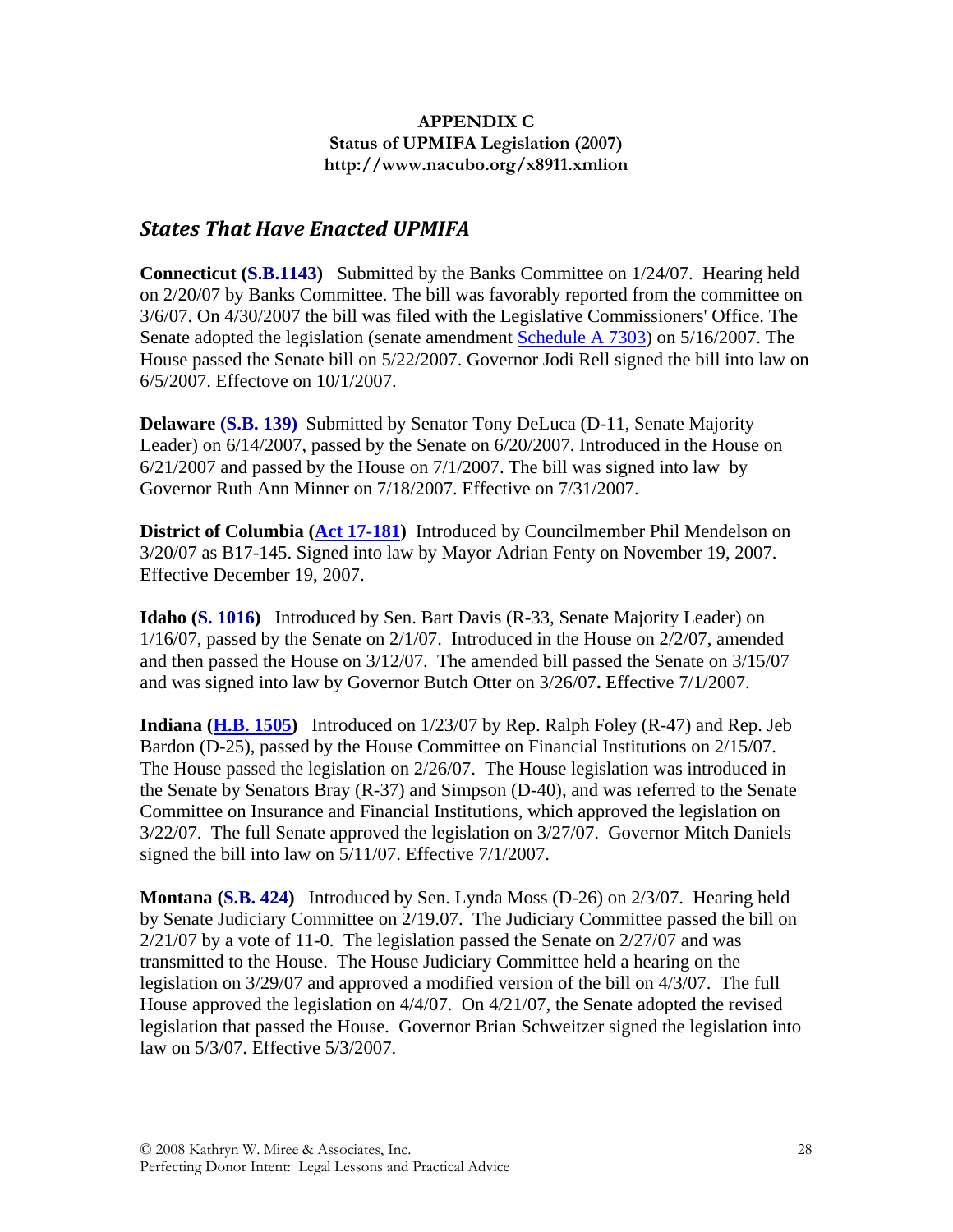**Nebraska [\(L.B. 136](http://uniweb.legislature.ne.gov/FloorDocs/Current/PDF/Final/LB136.pdf))** Introduced by Sen. Mike Flood (D-19, Speaker of the Legislature) on 1/8/07. Hearing held by Committee on Banking, Commerce and Insurance on 2/6/07. Bill unanimously approved by the committee on 2/6/07, without amendment. The bill was adopted by the legislature on 3/14/07 and signed into law by Governor Dave Heineman on 4/4/07. Effective 9/1/2007.

**Nevada ([S.B. 70](http://www.leg.state.nv.us/74th/Bills/SB/SB70.pdf))** Introduced by Senators Terry Care (D-7) and Mark Amodei (R-Capital) on 2/6/07. The Senate Judiciary Committee held a hearing on the legislation on  $2/27/07$ , where it was adopted. On  $3/7/07$ , the bill was passed by the Senate by a vote of 21-0. On 3/8/07, the bill was received in the Assembly and referred to the Committee on Judiciary. Bill unanimously approved by the committee on 5/3/07, without ammendment. The bill was adopted into legislature on 5/7/07 and signed into law by Governor Jim Gibbons on 5/14/07. Effective 10/1/07.

**Oklahoma [\(H.B. 1596](http://webserver1.lsb.state.ok.us/2007-08bills/HB/hb1596_engr.rtf))** Introduced by Representative Rex Duncan (R-35) on 2/5/07. The bill was referred to the Judiciary and Public Safety Committee, and discussed by its Civil Justice Subcommittee on 2/12/07. On 3/5/07 the measure was passed by the Judiciary and Public Safety Committee. Passed the House on 3/12/07 and transmitted to the Senate. On 4/4/07, the bill was approved by the Senate Judiciary Committee. The bill was signed into law by Governor Brad Henry on 5/7/07. Effective 11/1/2007.

**Oregon ([H.B. 2905\)](http://landru.leg.state.or.us/07reg/measures/hb2900.dir/hb2905.intro.html)** Submitted by the House Committee on Judiciary on 3/1/07 and referred to the Committee on Judiciary. A committee hearing was held on 3/20/07. The House passed the bill on 5/14/07 and the Senate passed the bill on 6/507. The bill was signed into law by Governor Ted Kulongoski on 6/22/07. Effective 1/1/2008.

**South Dakota [\(S.B. 89\)](http://legis.state.sd.us/sessions/2007/bills/SB89enr.htm)** Introduced on 1/19/07 by Sen. Dave Knudson (R-14) Senate Judiciary Committee held a hearing on the bill on 1/24/07 and passed the legislation unanimously. On 1/29/07 the Senate approved the bill 35-0. The bill was subsequently considered and adopted by the House Commerce Committee on 2/12/07 by a vote of 12- 1. The bill was passed by the House on 2/21/07, and signed into law by Governor Mike Rounds on 3/2/07. Effective 2/22/2007.

**Tennessee [\(S.B. 691](http://www.legislature.state.tn.us/bills/currentga/BILL/SB0691.pdf) and [H.B. 1621](http://www.legislature.state.tn.us/bills/currentga/BILL/HB1621.pdf))** Introduced by Senator Dewayne Bunch (R-9) on 2/7/07 and Representative Doug Overbey (R-20) on 2/14/07. S.B. 691 has been referred to the Senate Commerce, Labor and Agriculture Committee. On 5/8/2007 the bill passed unanimously in the House and Senate. Governor Phil Bredesen signed the bill into law on 5/18/2007. Effective on 7/1/07.

**Texas ([H.B. 860](http://www.capitol.state.tx.us/tlodocs/80R/billtext/html/HB00860H.htm))** Introduced by Rep. Ken Paxton (R-70) on 1/25/07. A public hearing was held on 2/26/07 in the House Committee on State Affairs, which subsequently adopted the legislation by a vote of 7-0. The bill passed the House Committee on State Affairs on 3/13/07. On 5/28/07 the bill was signed in the Senate unanimously. Governor Rick Perry signed it into law on 6/15/07. Effective on 9/1/07.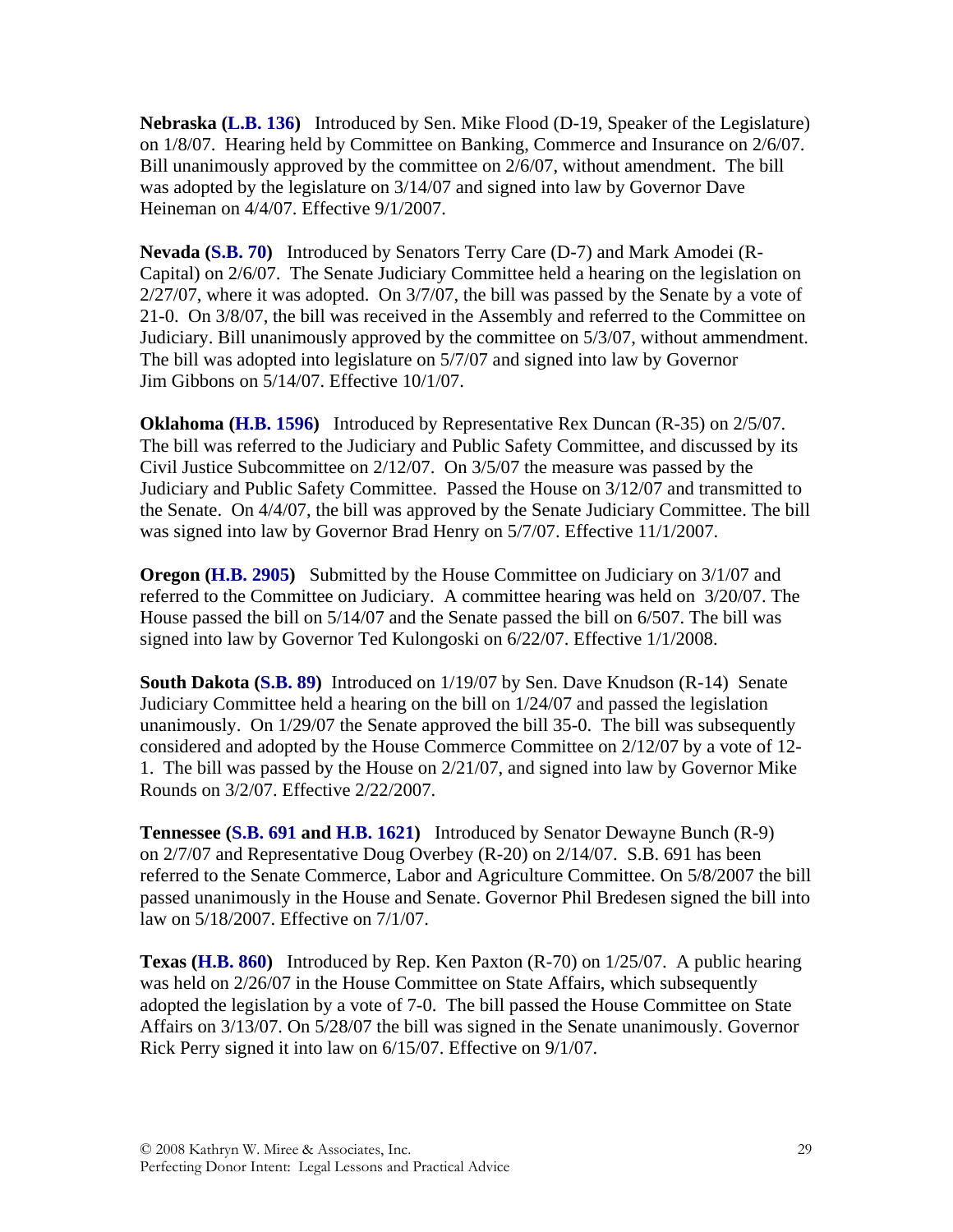**Utah [\(S.B. 60\)](http://le.utah.gov/%7E2007/bills/sbillenr/sb0060.htm)** Introduced by Senator Lyle Hillyard (R-25) 1/22/07. The legislation passed the Senate on 2/2/07 and the House on 2/20/07. Governor Jon M. Huntsman signed the bill into law on 3/7/07. Effective on 4/30/2007.

**Virginia ([H.B. 951\)](http://leg1.state.va.us/cgi-bin/legp504.exe?081+ful+HB951ER)** Introduced by Delegate Sal R. Iaquinto (R) on 1/08/2008. The legislation passed in the Senate on 2/18/08 and in the House on 2/20/2008. Governor Tim Kaine signed the bill into law on 3/5/2008.

**West Virginia ([H.B. 4080\)](http://www.legis.state.wv.us/Bill_Text_HTML/2008_SESSIONS/RS/BILLS/hb4080%20ENR.htm)** Introduced on 1/17/2008 by Delegates Pino, Blair, Guthrie, Reynolds, Walters and Frederick. Passed by the House Finance committee on 2/19/08 and the Senate Finance committee on 3/5/2008. Governor Joe Manchin signed the bill into law on 3/15/2008. Effective June 15, 2008.

# *States That Have Pending Legislation*

**Alabama ([H.B.927\)](http://alisdb.legislature.state.al.us/acas/SESSBillsStatusResults.asp?BillNumber=hb927&GetStatus=Get+Status)** Introduced by Representative Demetrius Newton (D-53) on 5/17/2007. Bill will be reintroduced in 2007-2008 session.

**Kentucky [\(H.B. 515](http://www.lrc.ky.gov/record/07RS/HB515/bill.doc))** Introduced by Scott Brinkman (R-32) on 2/15/07 and referred to the House Judiciary Committee. Bill will be reintroduced in 2007-2008 session.

**Michigan ([S.B. 0393](http://www.legislature.mi.gov/documents/2007-2008/billintroduced/Senate/htm/2007-SIB-0393.htm?tfrm=5))** Submitted by Senator Gretchen Whitmer (D-23) and referred to the Committee on Economic Development and Regulatory Reform. On 4/18/2007 it was reassigned to the Committee on Judiciary. Bill will be reintroduced in 2007-2008 session.

**Minnesota [\(S.F. 1406](http://www.revisor.leg.state.mn.us/bin/bldbill.php?bill=S1406.0.html&session=ls85) and [H.F. 1499](http://www.revisor.leg.state.mn.us/bin/bldbill.php?bill=H1499.0.html&session=ls85))** The Senate bill was introduced on 3/1/07 by Senator Scheid (DFL-46) and referred to the Senate Judiciary Committee. The House legislation was introduced on 3/1/07 by Representative Hortman (DFL-47B) and referred to the House Committee on Commerce and Labor. On 5/21/07 the House returned it to the Committee for review.

**Missouri** (**[H.B. 1038](http://www.house.mo.gov/bills071/biltxt/intro/HB1038I.htm)**) Introduced by Trent Skaggs (D-31) on 3/1/07. On 5/18/2007 the House referred the bill to the Special Committee on Financial Institutions. Bill will be reintroduced in 2007-2008 session.

**Vermont** [\(S. 0161\)](http://www.leg.state.vt.us/database/status/summary.cfm?Bill=S%2E0161&Session=2008) Introduced by Senator Vincent Illuzzi (R-VT) on 3/1/2007. The bill is currently held in the Senate Judiciary Committee. Bill will be reintroduced in 2007- 2008 session.

**U.S. Virgin Islands (29-0339)** Bill was introduced. No hearings set.

Studies are being held in the following states for the 2008 session: **Georgia**, **Kansas**, **North Carolina** and **Pennsylvania.**